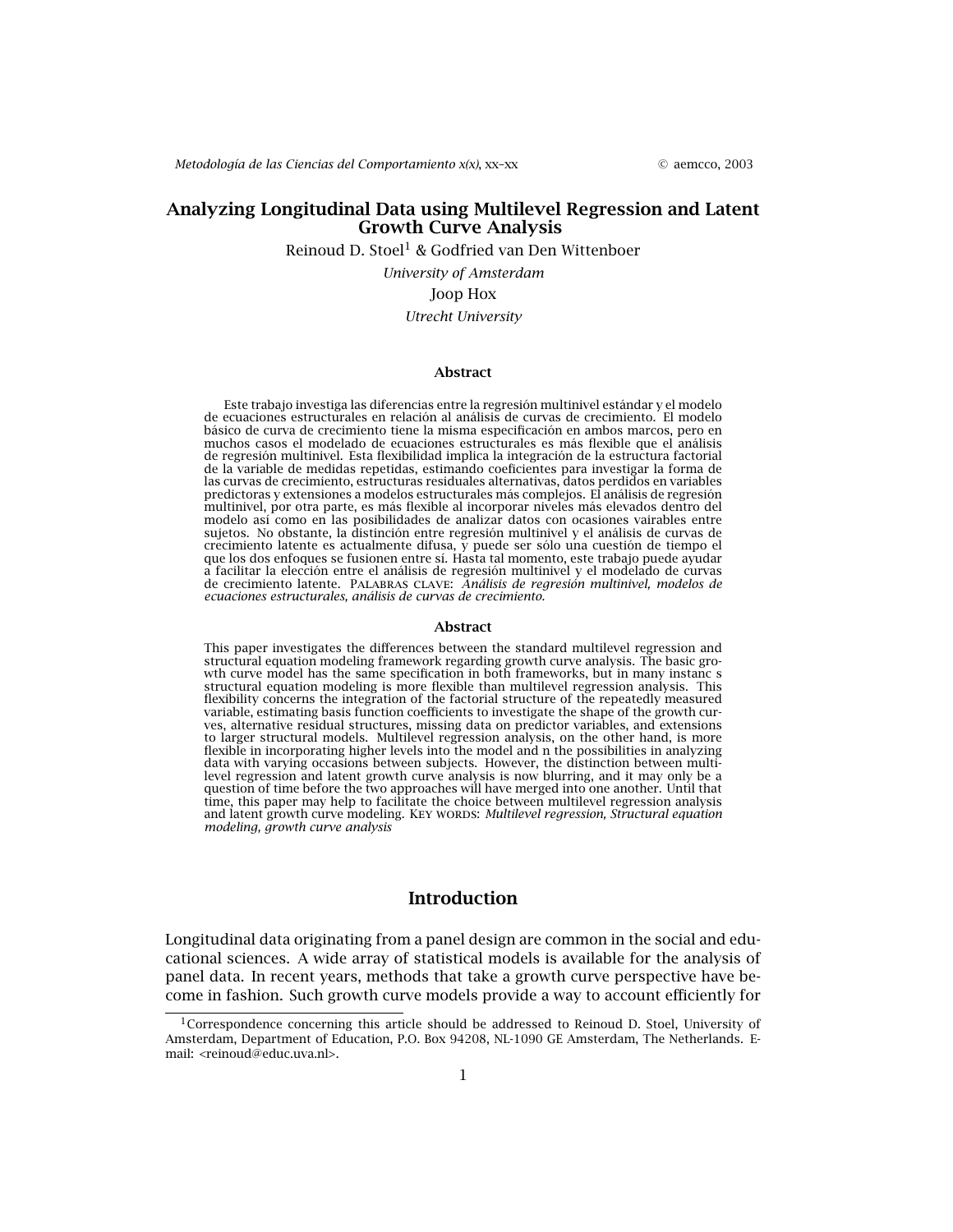the dependency caused by the fact that the same subjects have been assessed repeatedly. Other names for essentially the same model are: random-effects model (Laird & Ware, 1982), hierarchical model (Bryk & Raudenbush, 1987), random coefficients model (de Leeuw & Kreft, 1986), and mixed model (Longford, 1987). Several distinct techniques are available for analyses of this kind of model. In this paper we focus on two such techniques for the analysis of longitudinal data: multilevel regression (MLR) analysis (Bryk & Raudenbush, 1987, 1992; Goldstein, 1986, 1987, 1995), and latent growth curve (LGC) analysis (McArdle, 1986, 1988; Meredith & Tisak, 1990; Willett & Sayer, 1994).

Recent years show an increasing amount of applications of both longitudinal MLR and LGC analysis; see for instance Chan, Ramey, Ramey and Schmitt (2000), Garst, Frese and Molenaar (2000), Li, Duncan, Duncan, McAuley, Chaumeton and Harmer (2001), Muthén and Khoo (1998), Plewis (2000), and Raudenbush and Chan (1992; 1993). Several reasons exist for the current popularity of these techniques. On the one hand powerful software packages have become available for specifying and analyzing these longitudinal models (SAS Proc Mixed—Littell, Milliken, Stroup & Wolfinger, 1996; M*plus*—Muthén & Muthén, 1998; LISREL8.52—Jöreskog & Sörbom, 2002; Amos4.0—Arbuckle, 1999; MLwiN1.10—Rasbash, Browne, Healy, Cameron, & Charlton, 2000.; HLM5—Bryk, Raudenbush & Congdon, 1999). On the other hand, there is a growing amount of methodological literature in the form of tutorials and specialized papers dealing with longitudinal MLR analysis and LGC analysis (for example, see Chou, Bentler & Pentz, 1998; Duncan, Duncan, Strycker, Li & Alpert, 1999; Little, Schnabel & Baumert, 2000; Rovine & Molenaar, 1998, 2000; Singer, 1998). However, probably the most important reason for the popularity of these longitudinal growth models is their apparent elegance in representing both collective and individual change as a function of time.

The two approaches are highly similar. If they are used to represent the same set of longitudinal data and assumptions, their models yield identical estimates of the relevant parameters (Chou, Bentler & Pentz , 1998; Hox, 2000; MacCallum, Kim, Malarkey & Kiecolt-Glaser, 1997). This is not surprising because both approaches share the same objectives and have a similar representation. Although the different assumptions underlying structural equation modeling (SEM) and MLR analysis make them not comparable in general, SEM is comparable to MLR analysis when growth curves are studied (Chou, Bentler & Pentz, p.252). Differences appear in the possibilities in which the growth model can be extended, and in the ease in which such extensions can be specified in the available software.

Applied researchers are often confused about the differences and similarities between the two approaches to growth curve modeling. The purpose of this paper is to alert researchers to selected analytical issues that should be considered in the decision to apply one of these approaches to growth curve modeling, and to clarify the differences and similarities. That is, we focus explicitly on standard MLR and LGC analysis because these are approaches that are commonly available in the field of psychological and educational research. New programs like GLLAMM (Rabe-Hesketh, Pickles & Skrondal, 2001) and advanced extensions of older multilevel and SEM programs are now beginning to bridge the gap between the two approaches. However, these new programs and extensions require a high standard of technical knowledge, and are not yet in common use.

To make matters concrete, we shall refer throughout this paper to a hypotheti-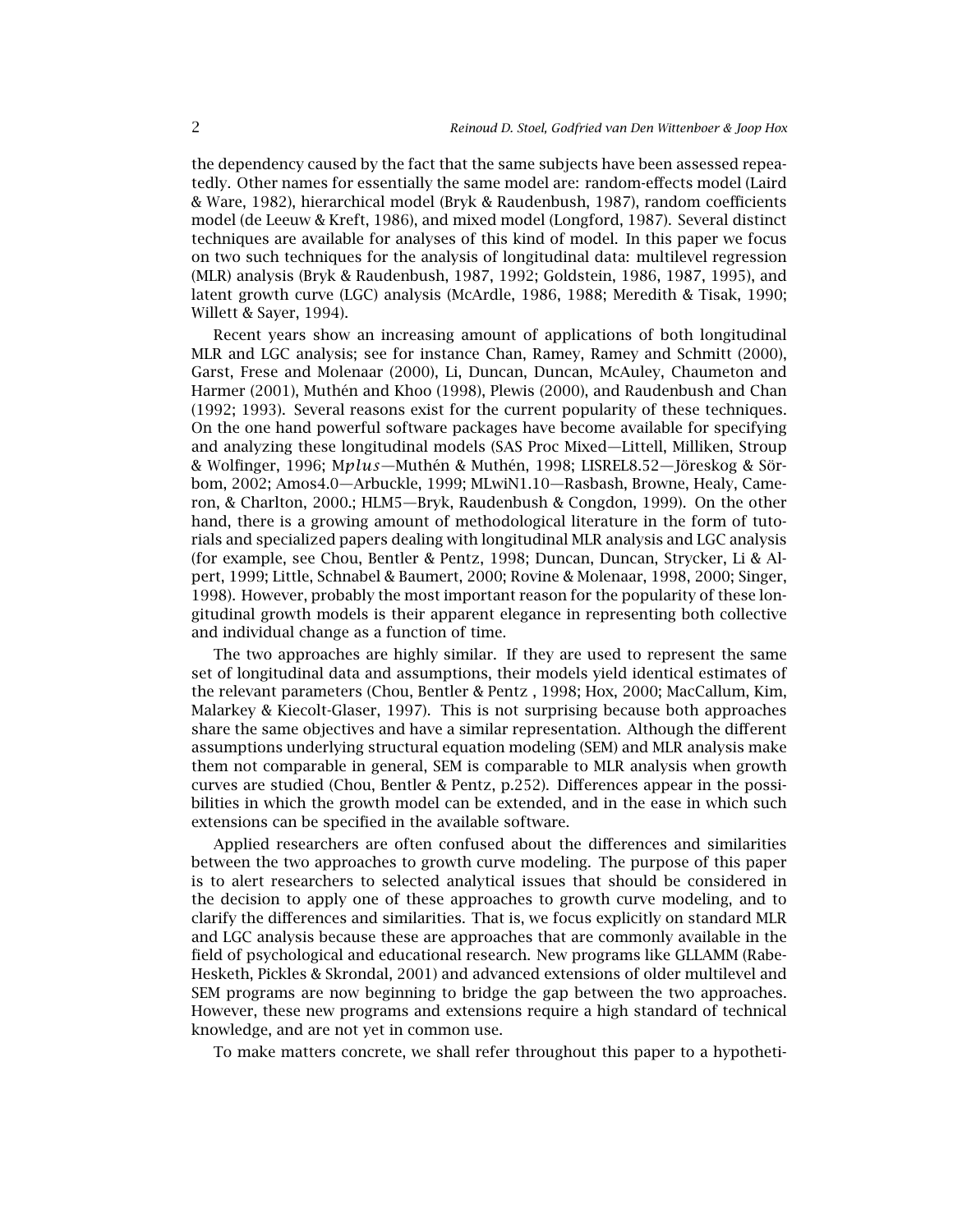cal study in which data on the language acquisition of 300 children were collected during primary school at 4 consecutive occasions. Furthermore, data were collected on the children's gender and intelligence, as well as, on each occasion a measure of their emotional well-being. The interest of the study is in whether there is growth in language acquisition, and whether there are differences between the children concerning their growth curves. Given the interindividual differences in the growth curves, the study wants to investigate whether intelligence explains (part of) the interindividual variation in the growth curves and whether emotional well-being can be used to explain the time specific deviations from the mean growth curve. A final goal of the study is to investigate whether the growth in language acquisition (of their mother tongue) in primary education can be used to predict the achievement of foreign language acquisition at the first year of secondary education. The covariance matrix and means vector are presented in Table 1.

|                                                                                                           | 1 able 1 |          |        |                 |          |          |       |       |       |       |          |
|-----------------------------------------------------------------------------------------------------------|----------|----------|--------|-----------------|----------|----------|-------|-------|-------|-------|----------|
| Estimated covariance matrix and means vector                                                              |          |          |        |                 |          |          |       |       |       |       |          |
|                                                                                                           |          | $v_2$    | Yз     | $\mathcal{Y}_4$ | $\chi_1$ | $x_2$    | $x_3$ | $x_4$ |       | w     | means    |
| $\mathcal{Y}_1$                                                                                           | .581     |          |        |                 |          |          |       |       |       |       | 9.827    |
| $\mathcal{Y}_2$                                                                                           | 1.275    | 4.152    |        |                 |          |          |       |       |       |       | 11.723   |
| $\mathcal{Y}_3$                                                                                           | 1.519    | 4.910    | 8.903  |                 |          |          |       |       |       |       | 13.655   |
| $\mathcal{Y}_4$                                                                                           | 1.772    | 6.832    | 11.264 | 17.500          |          |          |       |       |       |       | 15.647   |
| $x_1$                                                                                                     | .991     | $-0.082$ | $-264$ | $-329$          | 2.170    |          |       |       |       |       | $-107$   |
| $x_2$                                                                                                     | .162     | 1.441    | .167   | .181            | .133     | 2.560    |       |       |       |       | $-137$   |
| $x_3$                                                                                                     | .071     | $-125$   | 1.204  | $-273$          | $-064$   | $-.090$  | 2.345 |       |       |       | $-070$   |
| $x_4$                                                                                                     | .075     | .230     | .459   | 1.975           | .027     | $-0.038$ | .095  | 2.243 |       |       | $-0.024$ |
| z                                                                                                         | .341     | 1.278    | 2.096  | 3.010           | $-0.084$ | .068     | .007  | .055  | .956  |       | $-0.36$  |
| $\boldsymbol{w}$                                                                                          | .653     | 2.419    | 3.986  | 5.681           | $-201$   | .180     | .147  | .431  | 1.167 | 2.805 | 4.297    |
| Afatar in James and a send of the Constitutional confliction of the House of the James Constant James and |          |          |        |                 |          |          |       |       |       |       |          |

*Table 1*

*Note:* y=language acquisition, x=emotional well-being, z=intelligence, and w=foreign language acquisition.

# **Traditional multilevel regression and latent growth curve analysis**

Longitudinal MLR analysis is based on a hierarchical linear regression model; LGC analysis on structural equation modeling. Both MLR and LGC analysis incorporate the factor 'time' explicitly. Within the MLR framework time is modeled as an independent variable at the lowest level, the individual is defined at the second level, and explanatory variables can be modeled at all existing levels. The interindividual differences in the parameters describing the growth curve are modeled as random effects. The LGC approach adopts a latent variable view with the dimension time incorporated explicitly in the specification of the latent variables. The parameters of the individual curves are modeled as latent variables, i.e. initial level<sup>2</sup> and linear growth rate, with a covariance and mean structure. The latent variables in LGC analysis correspond to the random effects in MLR analysis, and this makes it possible to specify exactly the same model as a LGC or MLR model. If this is done, exactly the same parameter estimates will emerge.

Since MLR and LGC analysis assume each individual's growth pattern to be represented by a unique curve, both approaches can be subsumed under the general term 'growth curve analysis'. Both make it possible to investigate questions about intraand interidividual differences in developmental change. A detailed description of both approaches is beyond the scope of this paper. We refer to Raudenbush and

<sup>&</sup>lt;sup>2</sup> Although the term 'level' might be a more appropriate name for this latent variable (see Stoel & van den Wittenboer, 2003), it will be confusing in combination with the standard multilevel terminology. Therefore we will use the substitute term 'initial level', with the remark that the first measurement occasion does not always correspond to the true origin of the growth process.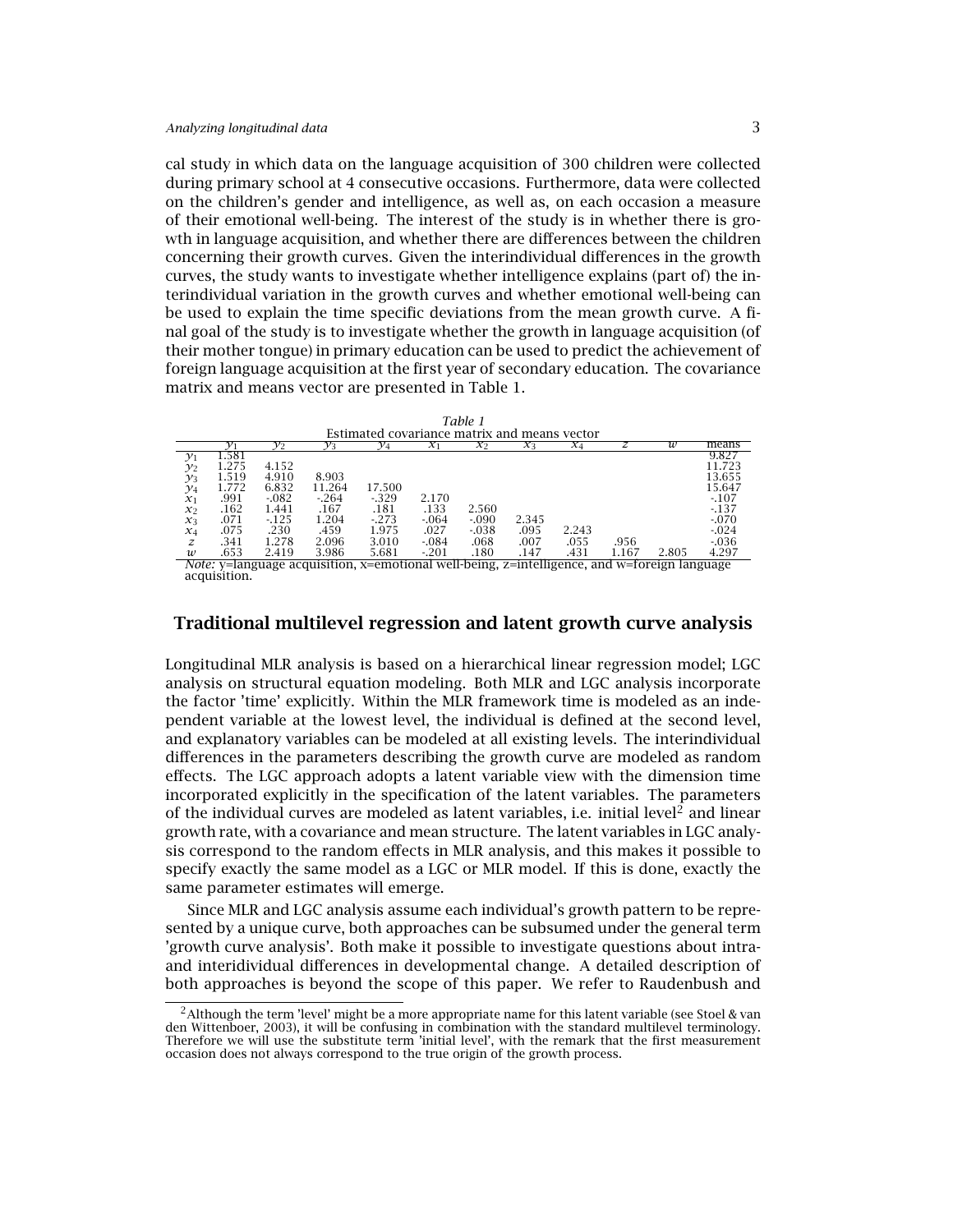Bryk (2002), Longford (1993), Goldstein (1995), Van der Leeden (1998), Hox (2000; 2002), Snijders and Bosker (1999), and Browne and Rashbash (2002) for a descriptio of MLR analysis and statistical derivations; and to Meredith and Tisak (1990), Willett and Sayer (1994), MacCallum et al. (1997) for a description of LGC analysis.

In a simple growth curve model, there are no important differences in the setup of the model. A general multilevel equation for a 2-level growth model is (see also Hox, 2000, p.19):

$$
\mathcal{Y}_{ti} = \pi_{0i} + \pi_{1i} T_{ti} + \pi_2 x_{ti} + e_{ti}
$$
\n
$$
\pi_{01} = \beta_{00} + \beta_{01} z_i + r_{0i}
$$
\n
$$
\pi_{1i} = \beta_{10} + \beta_{11} z_i + r_{1i}
$$
\n
$$
e_{ti} \sim N(0, \sigma_e^2)
$$
\n
$$
\begin{bmatrix} r_{0i} \\ r_{1i} \end{bmatrix} \sim N(0, \Sigma_v), \Sigma_v = \begin{bmatrix} \sigma_{v0}^2 \\ \sigma_{v01}^2 & \sigma_{v1}^2 \end{bmatrix}
$$
\n(1)

where  $T_{ti}$  is a variable denoting the measurement occasion  $[0, 1, 2, 3]$ . The initial level and linear shape for each individual subject are expressed by the coefficients ( $\pi_{0i}$  and  $\pi_{1i}$  with expectations  $\beta_{00}$  and  $\beta_{10}$ , and random deviations  $r_{0i}$  and  $r_{1i}$ ;  $\pi_2$  represents the effect of the time-varying covariate  $x_{ti}$ ;  $\beta_{00}$  and  $\beta_{11}$  represent respectively the effects of the time-invariant predictor  $z_i$  on the initial level and linear shape, and finally, *eti* is a residual at the measurement level.

The same model can easily be expressed as a LGC model in the usual SEM language:

$$
\begin{array}{rcl}\n\mathcal{Y}_{ti} & = & \lambda_{0t} \eta_{0i} + \lambda_{1t} \eta_{1i} + \gamma_{2t} x_{ti} + \epsilon_{ti} \\
\eta_{0i} & = & v_0 + \gamma_0 z_i + \zeta_{0i} \\
\eta_{1i} & = & v_1 + \gamma_1 z_i + \zeta_{1i}\n\end{array}
$$

Here, *yti* also represents the measure of individual *i* on occasion *t*. However, the initial level and linear shape are now represented by the latent factors,  $\eta_{0i}$  and  $\eta_{1i}$ , with expectations  $ν_0$  and  $ν_1$ , and random departures,  $ζ_{0i}$  and  $ζ_{1i}$ , respectively. Time is introduced by constraining the factor loadings,  $\lambda_{0t}$  and  $\lambda_{1t}$ , to known values of respectively *[*1*,* 1*,* 1*,* 1*]* and *[*0*,* 1*,* 2*,* 3*]*; *γ*2*<sup>t</sup>* represents the effect of the time-varying covariate  $x_{ti}$ ;  $y_0$  and  $y_1$  are the effects of the time-invariant covariate on the initial level and linear shape. The variances of  $\zeta_{0i}$  and  $\zeta_{1i}$ , and their covariance are represented by respectively,  $\Psi_{00}$ ,  $\Psi_{11}$ , and  $\Psi_{01}$ .

The estimation of both MLR and LGC models is usually done by the Maximum Likelihood method. The Maximum Likelihood (ML) method is an iterative estimation procedure, which produces estimates for the population parameters that maximize the probability of observing the data given the model (cf. Eliason, 1993). ML estimation proceeds by maximizing the likelihood function. Given the relatively large sample size, maximum likelihood estimation is expected to produce estimates that are asymptotically efficient and consistent. In this paper Full Maximum Likelihood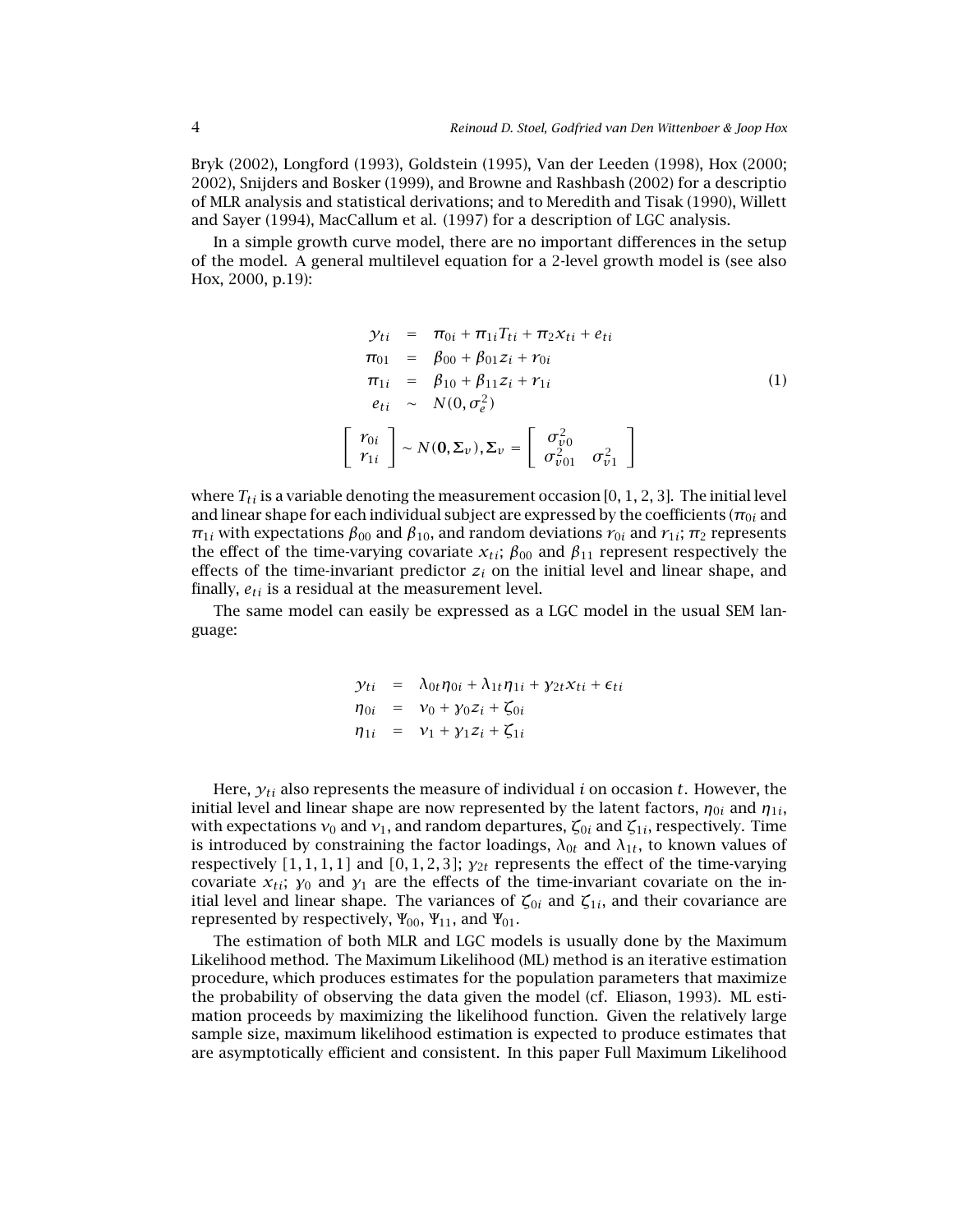(FML) estimation is used for the MLR models, and ML estimation for the LGC. Both FML and ML include the variance components and regression coefficients simultaneously in the estimation, and can be regarded as equivalent.

Alternative estimation methods like Restricted Maximum Likelihood (RML), Markov Chain Monte Carlo (MCMC), and Bootstrapping methods (cf. Mooney & Duval, 1993), are beyond the scope of this paper. These alternative methods have their own peculiarities and may sometimes be preferred to ML estimation. Simulation based MCMC methods, for example, do give better estimates for some problems and can be applied to more complicated models where there is no equivalent iterative procedure available at the moment Browne & Rashbash, 2002). We refer to Goldstein (1995), Browne & Rashbash (2002), Loehlin (1987) and Bollen (1989) for a description of these alternative estimation methods.

As an illustration of the equivalence of the two techniques, we will now present a growth curve analysis of the data on language acquisition using both MLR (using MLwiN 1.10) and LGC analysis (using M*plus* 1.04). The data used in this example consist of the scores on language acquisition of the 300 children, measured on 4 occasions ( $y_{ti}$ ), the repeatedly assessed measure of emotional well-being ( $x_{ti}$ ), and the measure of intelligence  $(z_i)$ ; the covariates represent standardized variables.

Analyzing the data using both the MLR and LGC approach with Maximum Likelihood estimation leads to the parameter estimates presented in Table 2. The first column of Table 2 presents the relevant parameters; the second and third columns show the parameter estimates of respectively MLR, and LGC analysis. The residuals,  $e_{ti}$ , as well as the effect of emotional well-being at each occasion,  $\pi_2$  respectively  $\gamma_2$ , are hypothesized to be equal over time. The LGC model, as a special type of structural equation model is often represented by a path diagram. The model and the parameter estimates of then LGC model are, therefore, also represented in Figure 1.

| using multilevel regression and latent growth curve analysis |              |              |  |  |  |  |
|--------------------------------------------------------------|--------------|--------------|--|--|--|--|
| Parameter                                                    | MLR          | <b>LGC</b>   |  |  |  |  |
| Fixed part                                                   |              |              |  |  |  |  |
| $\beta_{00}$ ; $v_0$                                         | 9.891 (.056) | 9.891 (.056) |  |  |  |  |
| $\beta_{10}$ ; $v_1$                                         | 1.955 (.048) | 1.955 (.048) |  |  |  |  |
| $\beta_{01}$ ; $\gamma_0$                                    | .398(.058)   | .398(.058)   |  |  |  |  |
| $\beta_{11};\gamma_1$                                        | .903(.049)   | .903(.049)   |  |  |  |  |
| $\beta_2$ ; $\gamma_{2t}$                                    | .549(.013)   | .549(.013)   |  |  |  |  |
| Random part                                                  |              |              |  |  |  |  |
| $\sigma_{\epsilon}^2$ ; $\sigma_{\epsilon}^2$                | .251(.014)   | .251(.014)   |  |  |  |  |
| $\sigma_{\nu 0}^2$ ; $\Psi_{00}$                             | .775(.078)   | .775 (.078)  |  |  |  |  |
| $\sigma_{\nu 1}^2$ ; $\Psi_{11}$                             | .642(.057)   | .642(.057)   |  |  |  |  |
| $\sigma_{\nu 01}^2$ ; $\Psi_{01}$                            | .003(.047)   | .003(.047)   |  |  |  |  |

*Table 2* Maximum Likelihood estimates of the parameters of Equation 1, using multilevel regression and latent growth curve analysis

*Note:* Standard errors are given in parentheses. The Chi-square test of model fit for the LGC model:  $\chi^2(25) = 37.84(p = .95)$ ; RMSEA = .00. For the MLR model: -2\*loglikelihood = 3346.114.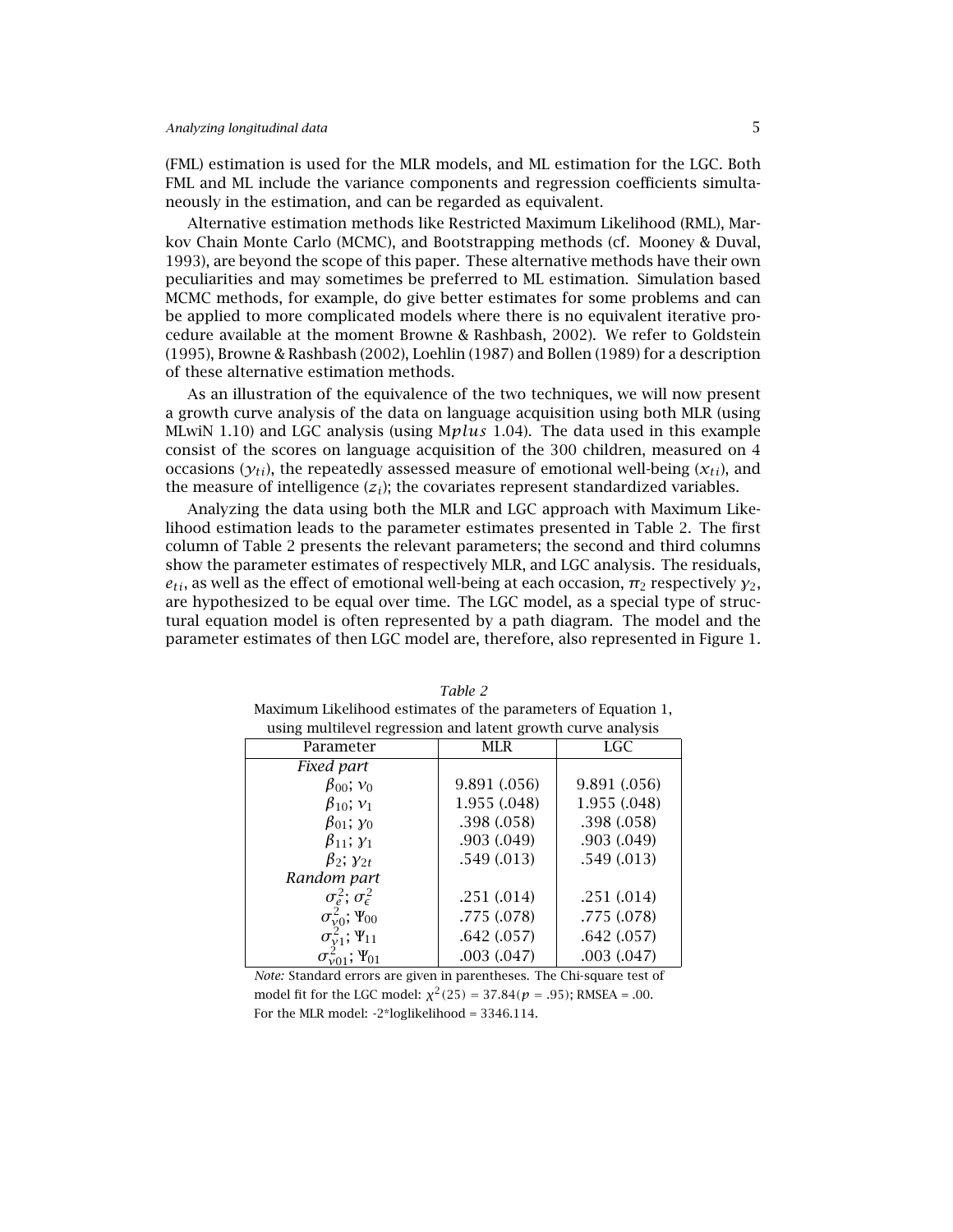

*Figure 1*. Graphic representation of the growth model with a time-varying and time-invariant covariate

As one can see in Table 2 the parameter estimates are the same and, as a consequence, both approaches would lead to the same substantive conclusions. The conclusions can be summarized as follows. After controlling for the effect of the covariates, a mean growth curve emerges with an initial level of 9.89 and a growth rate of 1.96. The significant variation between the subjects around these mean values implies that subjects start their growth process at different values and grow subsequently with different rates. The correlation between initial level and growth rate is zero. In other words, the initial level has no predictive value for the growth rate. Intelligence has a positive effect on both the initial level and growth rate, leading to the conclusion that more intelligent children show a higher score at the first measurement occasion and a greater increase in language acquisition than children with lower intelligence. Emotional well-being explains the time specific deviations from the mean growth curve. That is, children with a higher emotional well-being at a specific time point show a higher score on language acquisition than is predicted by their growth curve.

The most striking difference between these models is the way time is introduced. In the multilevel model time is introduced as a fixed explanatory variable, whereas in the LGC model it is introduced via the factor loadings. So, in the longitudinal MLR model an additional variable is added, and in the LGC model the factor loadings for the repeatedly measured variable are constrained in such a way that they represent time. The consequence of this is that with reference to the basic growth curve model, MLR is essentially a univariate approach, with time points treated as observations of the same variable, whereas the LGC model is essentially a multivariate approach, with each time point treated as a separate variable<sup>3</sup>. This is an important distinction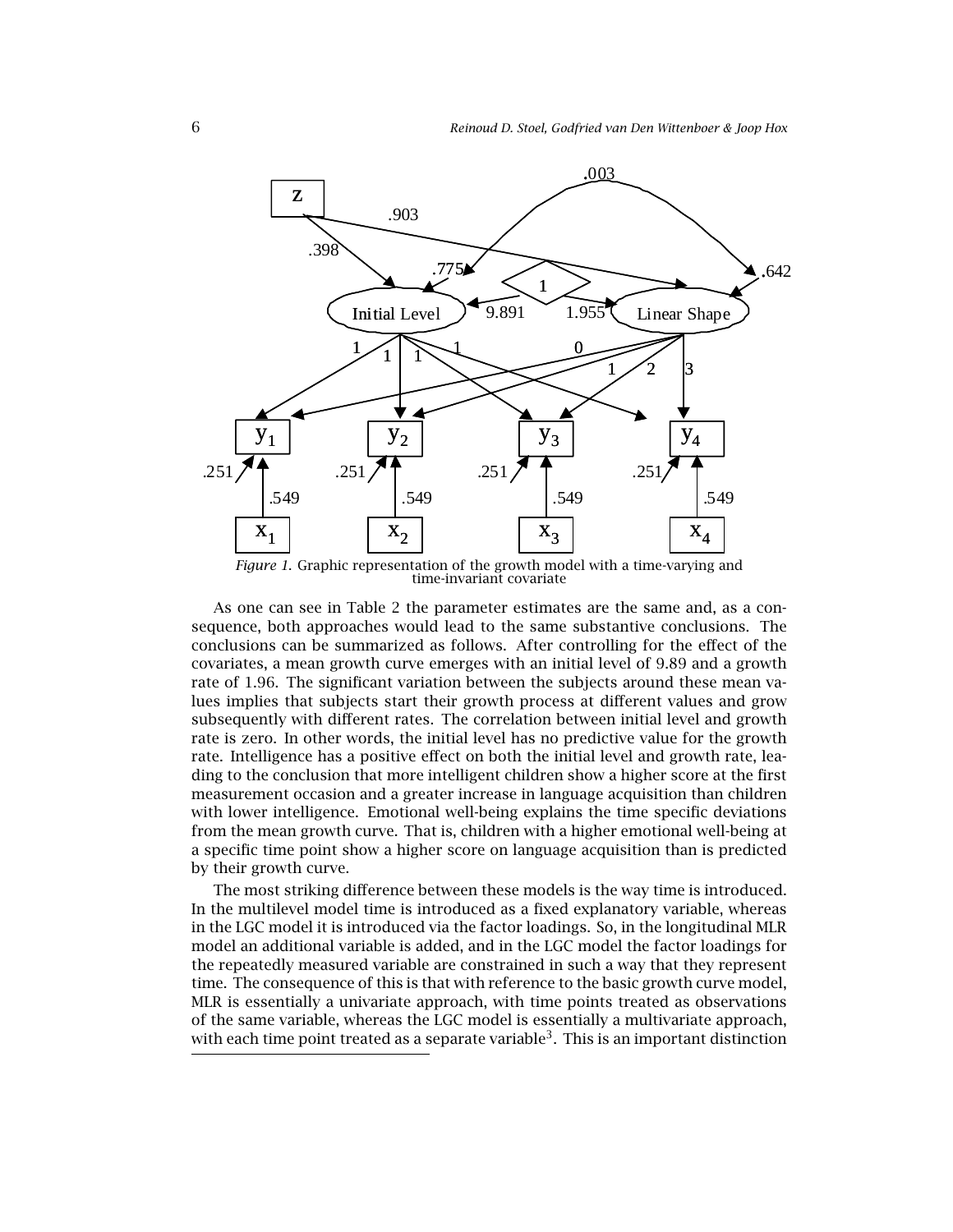because it will help us later on to explain why:

- MLR analysis does not allow factor loadings to be estimated (Section 2.1 and 2.2).
- MLR models usually assume constant parameters over time, including residual variances and the effects of time-varying covariates (Section 2.3).
- LGC models allow more flexible specification of residual correlation structures (Section 2.3).
- MLR analysis is better at handling missing responses and different numbers of measurement occasions (Section 2.5).

That fact that MLR analysis is essentially a univariate approach while LGC analysis can be considered a multivariate approach is nicely illustrated by looking at the way the data are set up. Table 3 and 4 present the data of 2 randomly chosen subjects from the language acquisition study for respectively MLR and LGC analysis.

| Data format for the longitudinal MLR     |       |         |       |   |  |  |
|------------------------------------------|-------|---------|-------|---|--|--|
| model for two randomly selected subjects |       |         |       |   |  |  |
| variable                                 |       | $\chi$  | Ζ     |   |  |  |
| subject                                  |       |         |       |   |  |  |
|                                          | 10.36 | .83     | .44   |   |  |  |
|                                          | 11.64 | 1.15    | .44   | 1 |  |  |
|                                          | 12.99 | .17     | .44   | 2 |  |  |
| 1                                        | 14.31 | $-2.13$ | .44   | 3 |  |  |
| 2                                        | 10.52 | $-1.02$ | $-06$ | 0 |  |  |
| 2                                        | 12.82 | 2.67    | $-06$ | 1 |  |  |
| 2                                        | 12.00 | $-1.59$ | $-06$ | 2 |  |  |
|                                          | 16.51 | 2.96    | $-06$ | 3 |  |  |

*Table 3*

Table 3 shows that the values of language acquisition  $(y)$  are treated as scores on just one variable while the same holds for emotional well-being  $(x)$ . The scores of intelligence (*z*) are represented by one variable with each score repeated 4 times for each subject. Time (*t*) is treated as an observed variable that will enter the model as a fixed covariate. The data setup for LGC analysis in Table 4 shows that each variable measured at a specific occasion is treated as a separate variable. Time is not modeled as an observed variable, but instead via constraints of the basis function (i.e. the factor loadings).

 $3$ That the MLR approach to growth curve analysis is essentially univariate in nature does not imply that the model cannot be extended to the multivariate case. By using dummy variables, as suggested by Goldstein (1995), a multivariate growth curve model an be estimated in which simultaneously multiple outcome variables are modeled. However, since the multiple outcome variables are treated as realizations of a single outcome variable (MacCallum et al., 1997, p. 222; MacCallum & Kim, 2000, p.56), the model remains essentially univariate but it is given a multivariate interpretation. We will further discuss the opportunities of the multivariate MLR model in Section 2.1.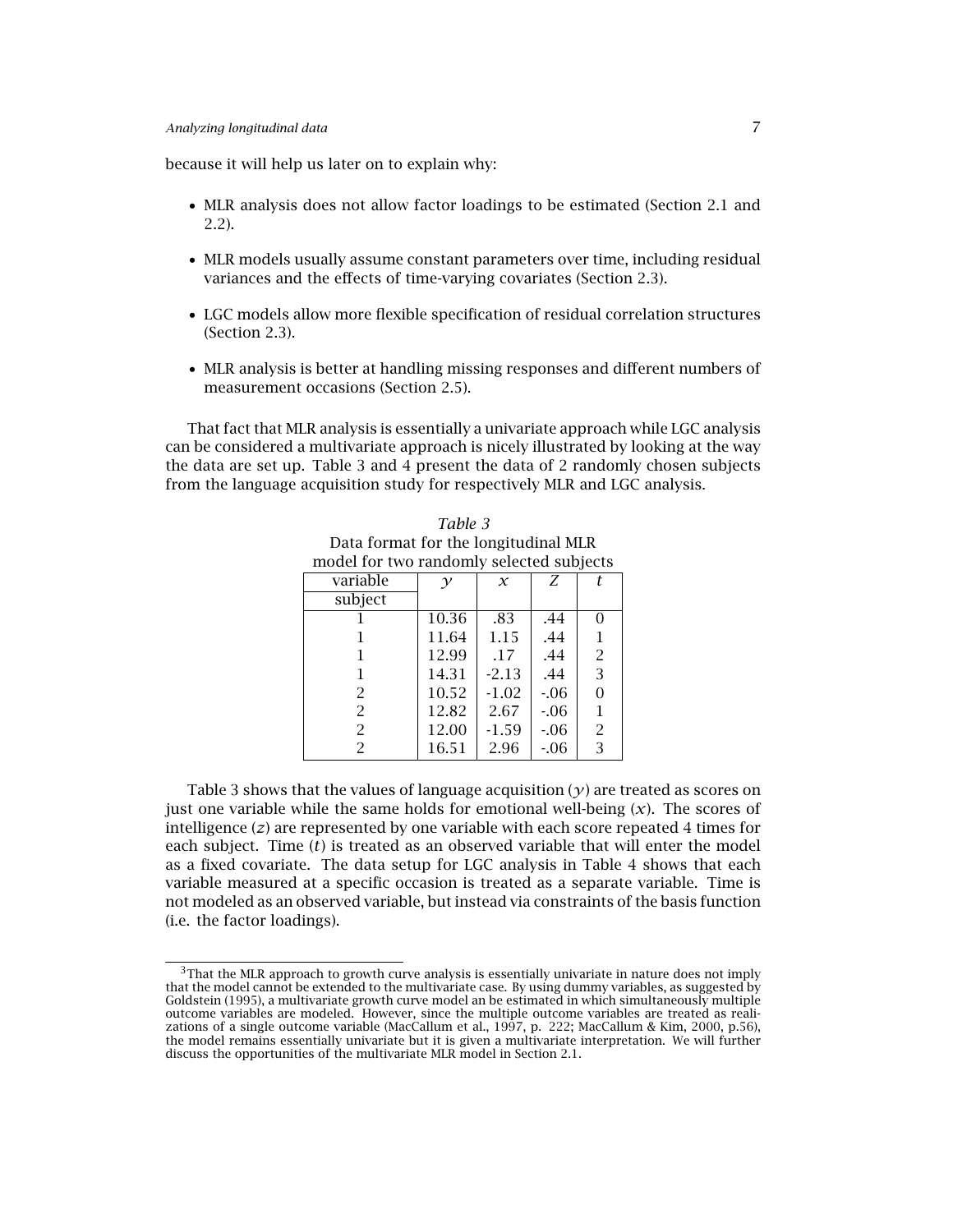| Data format for the LGC model for the two randomly selected subjects |       |       |       |                 |         |          |          |            |  |
|----------------------------------------------------------------------|-------|-------|-------|-----------------|---------|----------|----------|------------|--|
| variable                                                             | γo    |       | ν›    | $\mathcal{V}$ 3 | $x_0$   | $\chi_1$ | $\chi_2$ | $\chi_{3}$ |  |
| subject                                                              |       |       |       |                 |         |          |          |            |  |
|                                                                      |       | .64   | 12.99 | 14.31           | .83     |          |          | -2.13      |  |
|                                                                      | 10.52 | 12.82 | 12.00 | 16.51           | $-1.02$ | 2.67     | $-1.59$  |            |  |

*Table 4*

In this paper we will show that differences arise if the growth model is extended or if certain assumptions are violated. We will discuss instances in which MLR and LGC analysis possess distinctive properties. In some instances MLR analysis looks more suitable, or may even be required; in others LGC analysis must be preferred. We will describe such instances, and discuss the differences between the two approaches.

# **Extensions of the measurement model**

Often, multiple indicators of the underlying construct are available. SEM offers a number of possibilities for modeling multiple indicators using a common factor measurement model. Illustrative examples of a LGC model with multiple indicators can be found in Garst et al. (2000), and Hancock, Kuo, and Lawrence (2001). The multiple indicator growth model, or curve-of-factors model (McArdle, 1988), is a higher order factor model. It merges a common factor model for the multiple indicators at each occasion with a growth curve model of the common factor scores over time (Duncan et al., 1999). In other words, the common variation in the multiple indicators is accounted for by the first-order factors, while the second-order factors serve to explain the mean and covariance structure of the first-order factors. Using similar restrictions as in the single indicator growth model, the second-order factors can be given the interpretation of initial level and linear shape. Thus, instead of analyzing the sum scores or parcels, as is the standard practice within MLR, the observed variables can be put directly into the analysis. A graphic presentation of a growth curve model with multiple indicators is presented in Figure 2.

The ability to model multiple indicators under a common factor is actually one of the main advantages of SEM in general, as is confirmed by the extensive literature on issues concerning common factors and structural models (e.g. Bollen, 1989). Whenever multiple indicators of an outcome are available, the possibilities of MLR analysis constitute only a subset of the potentials using LGC analysis.

If multiple indicators of a given construct are available at each occasion, SEM allows for an explicit test of the assumption of measurement invariance. This assumption underlies any longitudinal factor model and ensures a comparable definition of the latent construct over time (Garst et al. 2000; Hancock et al., 2001; Kenny & Campbell, 1989; Oort, 2001; Plewis, 1996). An explicit test of this assumption is necessary before any further analysis can be performed. In practice, the assumption of measurement invariance implies equal factor loadings and equal indicator intercepts across time for each repeatedly measured indicator. A violation of the assumption hinders the assessment of change because it will be confounded with change of the meaning of the construct over time. For an adequate assessment of change it is important that the construct under investigation does not have an altered content (i.e. meaning) over time.

Raudenbush, Rowan and Kang (1991) proposed a way to perform a confirmatory factor analysis within the MLR model. In this approach the indicators are modeled on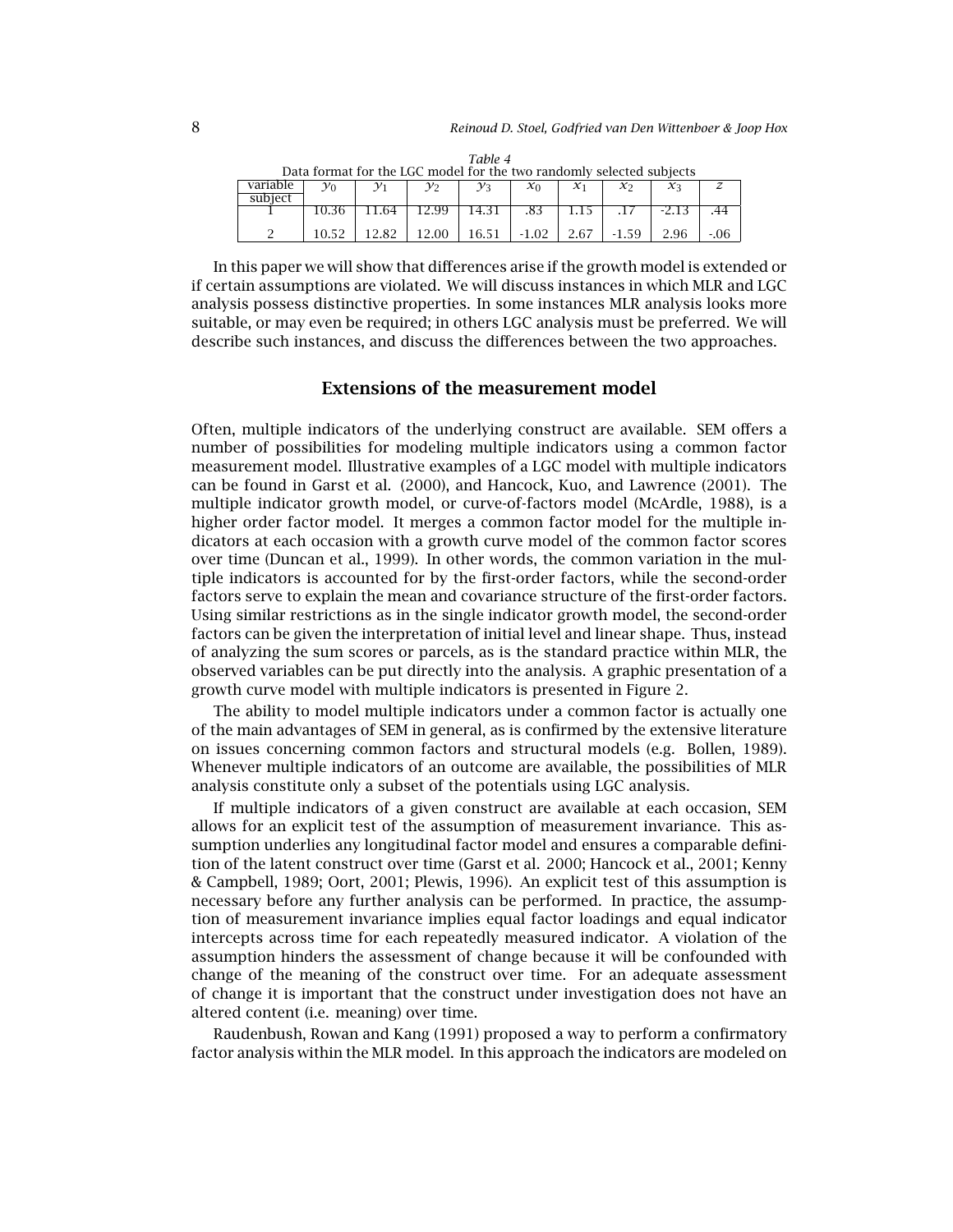a separate level together with the assumption of them being parallel measures (i.e. residual variances and factorloadings of the indicators within each factor are equal). We refer to Hox (2002) for a recent illustration of multilevel confirmatory factor analysis (also, see Li, Duncan, Harmer, Acock & Stoolmiller, 1998). The multipleindicator growth model could, in principle, be analyzed by MLR using the method of Raudenbush et al. However, the restrictions on the factor structure are implicit in the model and cannot be relaxed, and the assumption of measurement invariance can, therefore, not be tested explicitly. Factor loadings and residual variances are assumed to be equal within each occasion, but no restrictions across time can be made. As a consequence, the solution provided by Raudenbush et al. (1991) is only a partial solution to the problem.



Note: Intercepts of indicators are conceptualized as regression on a constant (See Hancock et al, 2001). Factor loadings and intercepts for  $y_{t1}$  are fixed to, respectively, 1.00 and zero prior to estimation; factor loadings of  $y_{t2}$  are constrained to be equal (a); intercepts of  $y_{t1}$  are fixed to zero; intercepts of  $y_{t2}$  are constrained to be equal (b).

The problem of measurement invariance can nicely be illustrated with the language acquisition data described in the previous section. Suppose that language acquisition was measured using two indicators at each of the four time points instead of just a single indicator. This can be analyzed in a LGC model using the two separate indicators instead of taking the average to create a single score at each time point as is standard practice in MLR analysis. In this section, the results of the LGC analysis on the individual indicators are presented. The model is presented in Figure 2. It is estimated with and without the measurement invariance constraints.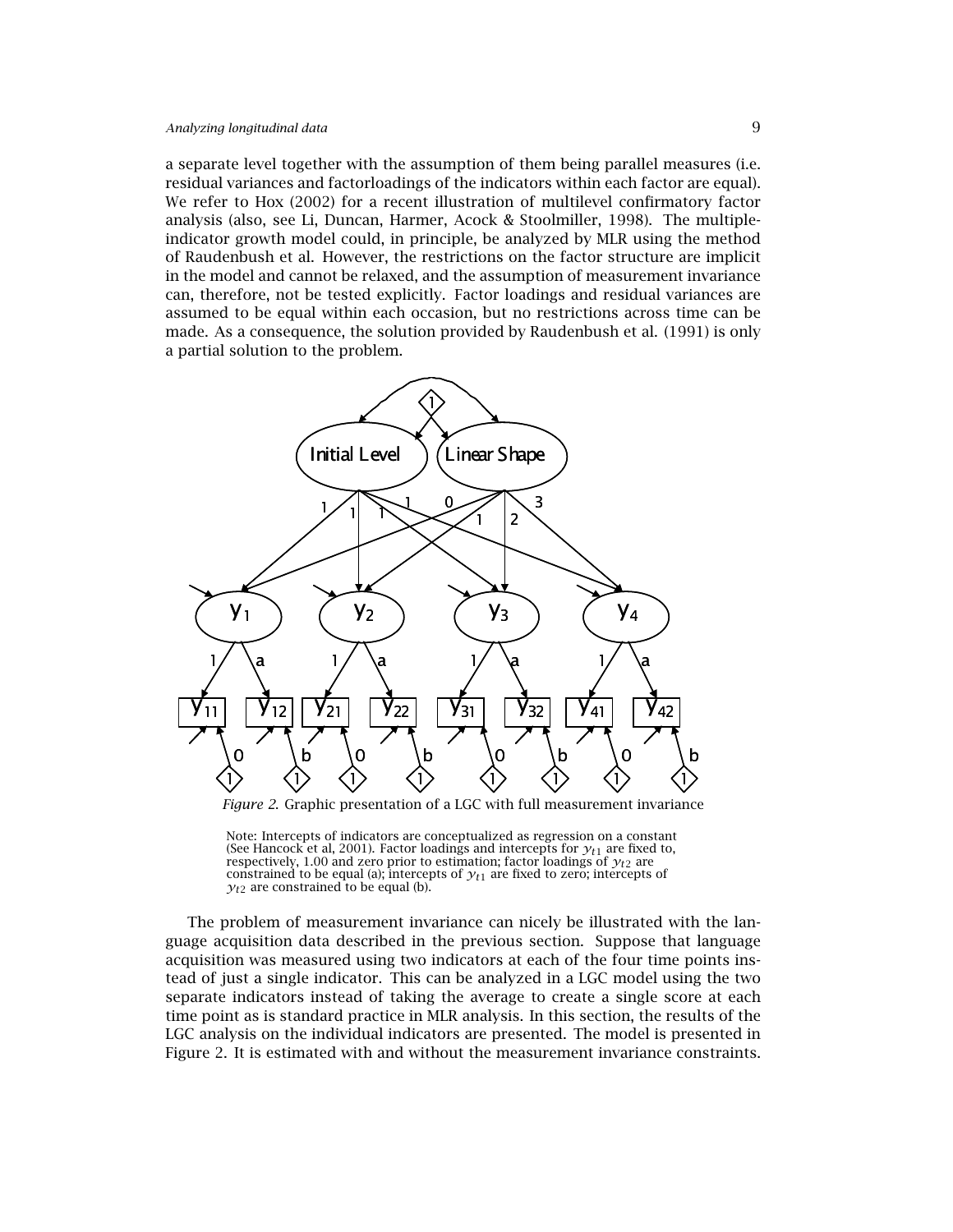The chi-square difference test can be used to test the two models since the model with the constraints is nested within the model without the constraints. If the constraints lead to a significant deterioration of the model fit, it must be concluded that the assumption of measurement invariance is violated, and it must be concluded that the indicators can not be assumed to measure the same latent construct at each point in time.

The model without constraints for measurement invariance has the following overall fit measures:  $χ<sup>2</sup>(19) = 33.52(p = .02)$ ; RMSEA = .050. Although the fit of this model is acceptable, a substantive interpretation may not be given to the parameter estimates since it is not sure if the repeatedly observed indicators measure the same latent variable on the same scale. Therefore, the model has to be estimated with the appropriate constraints for measurement invariance. This model has the following overall fit measures:  $χ^2(25) = 138.94(p = .00)$ ; RMSEA = .123. Comparing the unrestricted model with the restricted model gives a  $\chi^2$  difference of 138.94 - 33.52  $= 105.42$  with  $25 - 19 = 6$  degrees of freedom (p=.00): a significant deterioration in model fit. The assumption of measurement invariance is clearly violated in these data, and alternative ways of modeling the data must be explored.

An alternative that has not been used often for modeling multiple indicators is to model two separate growth curves for each repeatedly measured indicator in a multivariate LGC model. As noticed in Footnote 2, this model can also be estimated in the MLR framework. This state of affairs might give the impression that there does exist an adequate way of modeling multiple indicators with MLR analysis. This is not completely true because the aim of the multivariate growth curve model is to investigate questions regarding change in conceptually different constructs (e.g. Is growth in language acquisition related to growth in mathematical skills?), and not to combine multiple indicators that are assumed to measure the same concept. If multiple indicators of the same construct are analyzed in a multivariate growth curve model, interpretational problems may arise on how to combine the separate growth curves into one. Furthermore, if the assumption of measurement invariance appears to be violated, at least one of the indicators does not behave as expected a priori. In other words, the indicator cannot be regarded to measure the same construct at the different occasions, impeding the analysis of change. In this situation, the multivariate growth curve model merely masks the test of measurement invariance than that it solves it. However, the relationship between the multivariate growth curve model, and the multiple indicator growth curve model is interesting, and future research by the corresponding authors will be devoted to the comparison of the two approaches.

Since a multivariate growth curve model is essentially a combination of two univariate growth curve models in which the growth parameters are allowed to covary, it is not expected that differences in parameter estimates emerge (cf. MacCallum et al., 1997). A detailed illustration of the multivariate model is therefore not presented here. The interested reader is referred to the work of MacCallum et al. (1997) and MacCallum and Kim (2000) presenting multivariate growth curve models from both the LGC and MLR perspective.

An interesting, but intricate, feature of the analyses presented here is the generalization of the results of this section to the results of Section 2, where means of the two indicators were analyzed at each occasion. In a strict sense, the violation of the assumption of measurement invariance implies that analyzing the means, or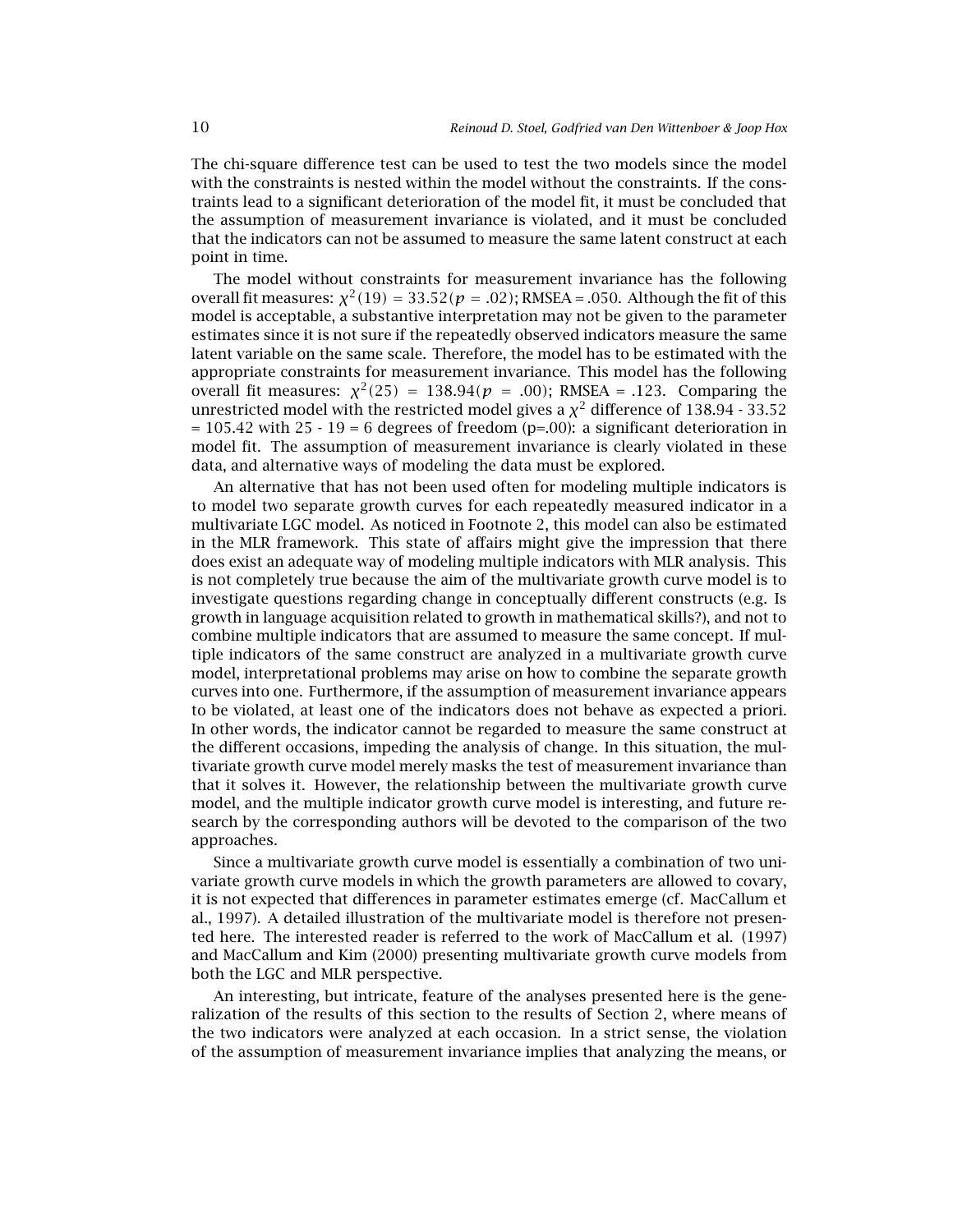any weighting of the two indicators, is not permitted. However, analyzing means, or scale scores, impedes the test of measurement invariance. In that sense, it adds to the current discussion on measurement invariance and 'item-parceling' (See Bandalos, 2002; Byrne, Shavelson & Muthén, 1998; Stoel, Van den Wittenboer & Hox, 2003), by demonstrating the danger of bluntly taking averages of indicators in structural equation modeling. For the ease of exposition, however, the analyses in the remaining of this paper are performed on single indicators, assuming they each accurately measure the construct of language acquisition.

## **Estimating the shape of the growth curve**

The linear latent growth curve model is often too restricted to fit the data. A possible way out of this type of situation is to include one or more higher-order polynomial terms into the growth model to account for the nonlinear growth or development present in the data or theory, for instance, via a quadratic or cubic term in a polynomial growth curve model. It can be shown easily that the MLR model and the LGC model share the same features regarding the estimation of nonlinear growth curves by means of polynomials and that the same parameter estimates emerge (cf. MacCallum et al. 1997).

An alternative approach to the inclusion of higher-order polynomial terms is the "latent basis" approach, originating from the work of Rao (1958) and Tucker (1958), and introduced in SEM by McArdle (1986) and Meredith and Tisak (1990). In contrast to higher-order polynomial growth curve models, in which all coefficients of the basis functions (i.e. the factor loadings) are fixed to known values, the "latent basis" approach describes nonlinearity in the growth curves by estimating the basis function coefficients for the growth factor.

The issue to be discussed in this section also has to do with the estimation of factor loadings, and is therefore related to the issue discussed in the Section 1.3. The growth curve models discussed up to now all assume linear growth. The factor time is incorporated explicitly in the model, by constraining the factor loadings (LGC analysis) or by including time as an independent variable (MLR analysis). In most instances, the fixed values of the factor loadings, and the values of the time variable represent the occasions at which the subjects where measured. As described by McArdle (1988) and Meredith and Tisak (1990) within the LGC approach, it is possible to estimate a more general LGC model in which the factor loadings, or basis function values, for the growth rate are estimated. Thus, instead of constraining the basis function for the growth rate to e.g.  $[0, 1, 2, \ldots, T]$ , the basis function is set to  $[0,1,b_3,b_4,\ldots,b_T]$ . In other words, the factor loadings  $b_3$  to  $b_T$  are left free to be estimated, providing information on the shape of the growth curve. For purposes of identification, at least two basis coefficient values need to be fixed. The remaining values are estimated to provide information on the shape of the curve. Muthén and Khoo (1997) explain this as the estimation of the time scores. The essence is captured effectively with the following citation of Garst (2000, p.259). "Statistically, a linear model is still estimated, but the nonlinear interpretation emerges by relating the estimated time scores to the real time frame... Therefore, a new time frame is estimated and the transformation to the real time frame gives the nonlinear interpretation".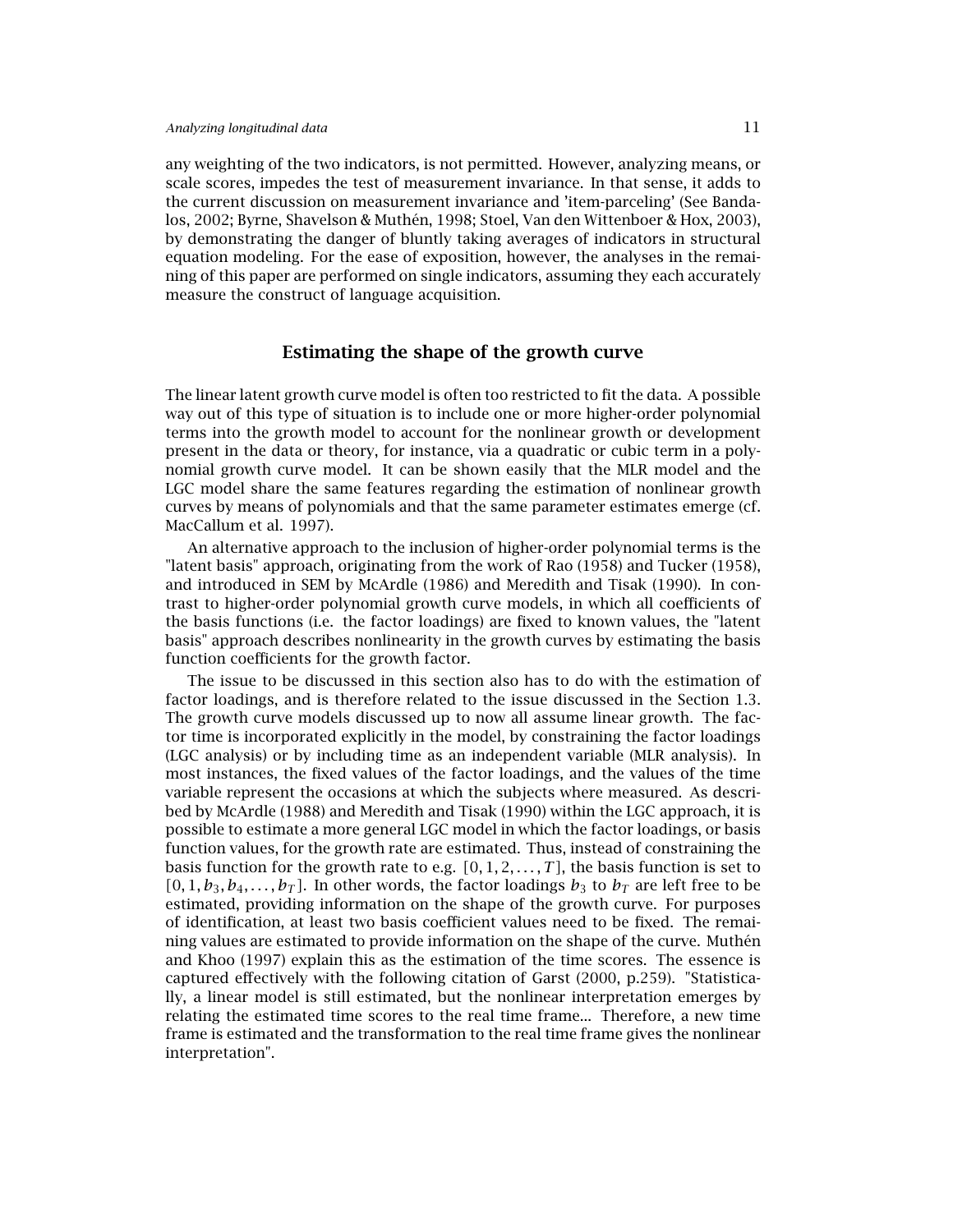Although this model has a similar representation in MLR analysis (c.f. MacCallum et al., 1997), it cannot be estimated using this approach. As a univariate approach, the repeated measurements are treated as realizations of just one dependent variable, and time is represented by another independent variable. It is required that the values of the independent variable are known.

To illustrate the LGC model with an estimated basis function, suppose that a researcher wants to test if a nonlinear model provides a better fit to the language acquisition data than a linear growth curve model. A nonlinear growth curve model is estimated in which the last two basis function values are estimated. Table 5 presents the relevant parameter estimates; the estimates of the linear LGC model are included for comparison<sup>4</sup>.

*Table 5*

| Maximum Likelihood estimates of the linear LGC model and the LGC<br>model with estimated basis function values |              |                                                              |  |  |  |  |  |
|----------------------------------------------------------------------------------------------------------------|--------------|--------------------------------------------------------------|--|--|--|--|--|
| LGC with estimated basis                                                                                       |              |                                                              |  |  |  |  |  |
| Parameter                                                                                                      | linear LGC   | function $x_t$                                               |  |  |  |  |  |
| Fixed part                                                                                                     |              |                                                              |  |  |  |  |  |
| Initial level                                                                                                  | 9.804(.07)   | 9.823(0.08)                                                  |  |  |  |  |  |
| <b>Growth Rate</b>                                                                                             | 1.939(0.08)  | 1.916(0.10)                                                  |  |  |  |  |  |
| Random part                                                                                                    |              |                                                              |  |  |  |  |  |
| $\sigma_e^2$ ; $\sigma_{\epsilon}^2$                                                                           | .951(.06)    | .948(.06)                                                    |  |  |  |  |  |
|                                                                                                                | .873(.13)    | .848(.13)                                                    |  |  |  |  |  |
| $\sigma_{\nu 0}^2$ ; $\Psi_{00}$<br>$\sigma_{\nu 1}^2$ ; $\Psi_{11}$                                           | 1.486(.14)   | 1.452(0.17)                                                  |  |  |  |  |  |
| $\sigma_{\nu 01}^2$ ; $\Psi_{01}$                                                                              | .340(.09)    | .348(.09)                                                    |  |  |  |  |  |
| basis function                                                                                                 | [0, 1, 2, 3] | [0, 1, 1.989, 3.044]                                         |  |  |  |  |  |
| <b>CHISO</b>                                                                                                   |              | $\chi^2(8) = 13.19(p = 10)$ . $\chi^2(6) = 11.54(p = .07)$ . |  |  |  |  |  |
| RMSEA                                                                                                          | .046         | .055                                                         |  |  |  |  |  |

*Note:* Standard errors are given in parentheses.

As can be seen from Table 5 the parameter estimates of the LGC model with estimated basis function are very close to the parameter estimates of the linear LGC. This is not so strange because the linear model already provided a good fit. However, the estimates are not identical. Judged from the estimated basis function values, there is a small amount of nonlinearity present in the latent growth curves. That is, the estimated factor loadings are not completely equivalent to the values of the measurement occasions. Note that the chi-square difference between the linear and the nonlinear model is not significant:  $\chi^2(2) = 1.65$ , ( $p > .05$ ), implying that the more parsimonious linear model should be preferred. The larger the deviation of the estimated basis function values from the values under linear growth (e.g. *[*0*,* 1*,* 2*,* 3*]*), the stronger is the nonlinearity of the latent growth curves, ultimately leading to a significant chi-square difference test statistic and rejection of the linear model.

An interesting aspect of the MLR model is that the value of the deviance (-2\*loglikelihood) is the lowest when the values of the time variable,  $T_{ti}$ , are fixed to the values of the estimated basis function of the LGC model. Thus, in principle, it must

<sup>&</sup>lt;sup>4</sup>The model is estimated without the time varying and time invariant covariate.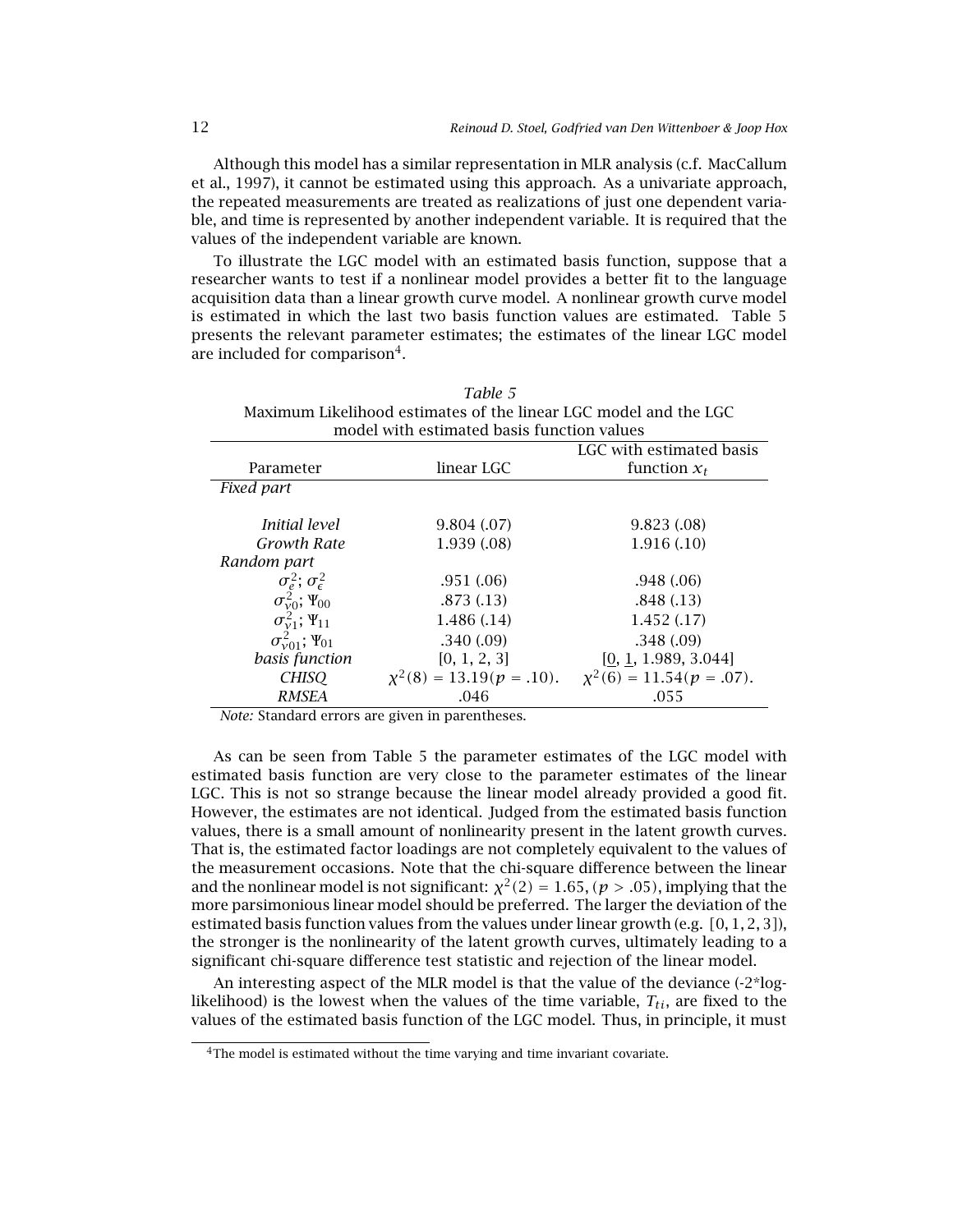be possible to find these values by repeatedly estimating the MLR model while changing the values of the time variable  $T_{ti}$ . This has not been suggested elsewhere in the literature; on the contrary, some authors explicitly state that a growth curve model with an estimated basis function cannot be estimated using MLR analysis (e.g. Mac-Callum et al. 1997; Chou et al., 1998). As a preliminary illustration, the likelihood ratio test between the MLR model with the time variable fixed to *[*0*,* 1*,* 2*,* 3*]* and the model with the time variable fixed to *[*0*,* 1*,* 1*.*9893*.*044*]* is equal to the likelihood ratio test for the LGC model  $(4551.023 - 4549.374 = 1.65$  with 2 degrees of freedom). This illustrates that this is indeed the optimal solution from a MLR perspective.

## **Alternative error structures and time-varying covariates**

In the analysis of the language acquisition data, it was assumed that the residuals are homoscedastically and independently distributed over time and that the effects of emotional well-being, the time-varying covariate, are constant across time. Although they led to a good model fit for these data, these assumptions are too strict in many practical situations. Alternative structures for the level-1 residuals and different effects of the time-varying covariate at each occasion can be incorporated into the model in both MLR and LGC analysis. However, the approaches differ to some degree in the flexibility of incorporating the alternative structures for the residuals.

As a multivariate approach and a special case of the more general SEM, LGC analysis is very flexible regarding these issues. Each occasion is treated as a separate variable, and it is a natural extension of SEM to estimate each of the variances, and/or covariances. Moreover, since the time-varying covariate is treated as a different variable at each occasion, it is easy to estimate a separate effect at each occasion. As a matter of fact, LGC analysis automatically assumes different parameters for different variables unless additional constraints are specified. The effectiveness of a variety of reasonable error structures, and time-varying effects, can systematically be compared and the structure that is most appropriate for the particular problem adopted (Willett & Sayer, 1996).

Regarding the residuals, some software packages designed for MLR analysis support preprogrammed residual structures (e.g. SAS Proc Mixed). Other packages provide such structures in the form of macros, which can be downloaded from the Internet (e.g. MLwiN). The number of available covariance patterns is limited, however. In the standard setup, the MLR model does not allow for changing effects of the time-varying covariate. However, using interactions between the time-varying covariate with dummy variables for the occasions, it is possible to estimate different effects for the time-varying covariate at each occasion. Given the similarities between MLR and LGC analysis, it is expected that the same parameter estimates emerge. The equation for the MLR model with varying effect of the time-varying covariate is presented in the Appendix.

For the language acquisition data, the estimation of the growth curve model with different effects of the time-varying covariate gives, indeed, the same parameter estimates for the MLR model and the LGC model. In addition, the likelihood ratio test gives the value of 20.58 with 3 degrees of freedom in both approaches leading to a rejection of the model with constant effects. The effects of the time-varying covariate at the 4 occasions are respectively,  $.476$  (.03),  $.510$  (.02),  $.597$  (.02), and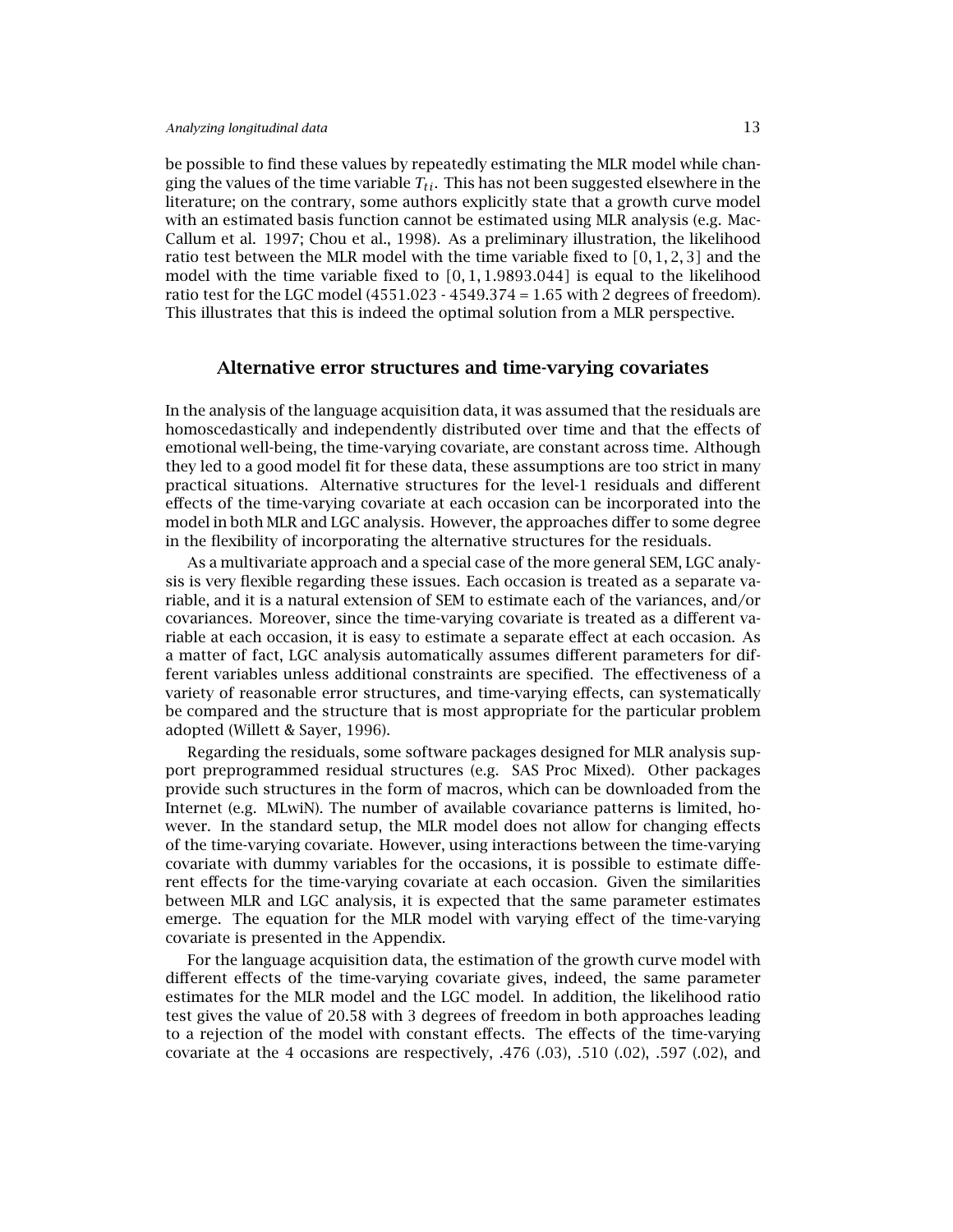.636 (.03): the effect of well-being on time specific deviations from the growth curve seems to be getting stronger during primary education. In other words, in the course of time well-being becomes a better predictor of why children have a better, or worse, level of language acquisition than expected from their individual growth curve.

# **Three and multiple level models**

Inclusion of more than two levels might pose problems within the SEM framework. Assume that the children from the language acquisition data were sampled from a sample of 30 classes. The data set thus exists of 3 hierarchical nested levels instead of two: the repeatedly measured outcome variable is assigned to first level, subjects are assigned to second level, and schools to highest level. Thus, measurements are nested within subjects, who are subsequently nested within schools. When the 3-level structure is ignored, the assumption of independently and identically distributed (i.i.d.) observations is violated. This is the classical argument for the use of multilevel models because children within the same classroom will be more similar than children from different classrooms. Unjustly ignoring the multilevel structure leads to underestimated standard errors, and thus to spuriously significant effects. The MLR model together with the available software is especially suited to estimate this type of 3 level models, or even models with more levels in the hierarchy<sup>5</sup>.

Consider the linear growth model again, in which the repeatedly measured subjects are nested in classes. Typical questions to be answered with such a model are questions like: How does language acquisition change as a function of time? Does the pattern of change vary from subject to subject? Can this variation be explained using the time-varying and time-invariant covariates, respectively emotional wellbeing and intelligence? Are children within the same class more similar than between classes (i.e. is there intra-class correlation)? If so, does the pattern of change vary between classes? Can this variation be explained using class-level covariates (e.g. the number of children in one classroom)?

Questions like these can be investigated relatively straightforward using existing multilevel regression software. Incorporating extra levels in the hierarchy constitutes a natural extension, and thus poses no special problems. As mentioned above, special extensions have been developed as well for SEM, making it possible to estimate growth models with more than two levels Muthén (1994, 1997). Because the random effects are modeled as latent factors within LGC analysis, it is possible, indeed, to estimate both random intercepts and random slopes on the third level. Thus, a three level growth model (occasion nested in subjects, which are nested in classes) can fully be estimated within SEM, but the procedure is far more complex than within MLR analysis. Moreover, the setups for models with more than three levels become increasingly complex. However, the method of Muthén is limited to random intercepts on higher levels. Moreover, it uses limited information instead of full information maximum likelihood; as a result, standard errors tend to be biased downwards (Hox & Maas, 2001). Readers interested in a detailed enunciation of the method of Muthén are referred to Muthén (1997), or Hox (2002).

<sup>5</sup>E.g. MLwiN1.10 (Rashbash et al., 1998) can handle up to 50 Levels; HLM5 (Raudenbush, Bryk & Congdon, 1999) routinely up to 3.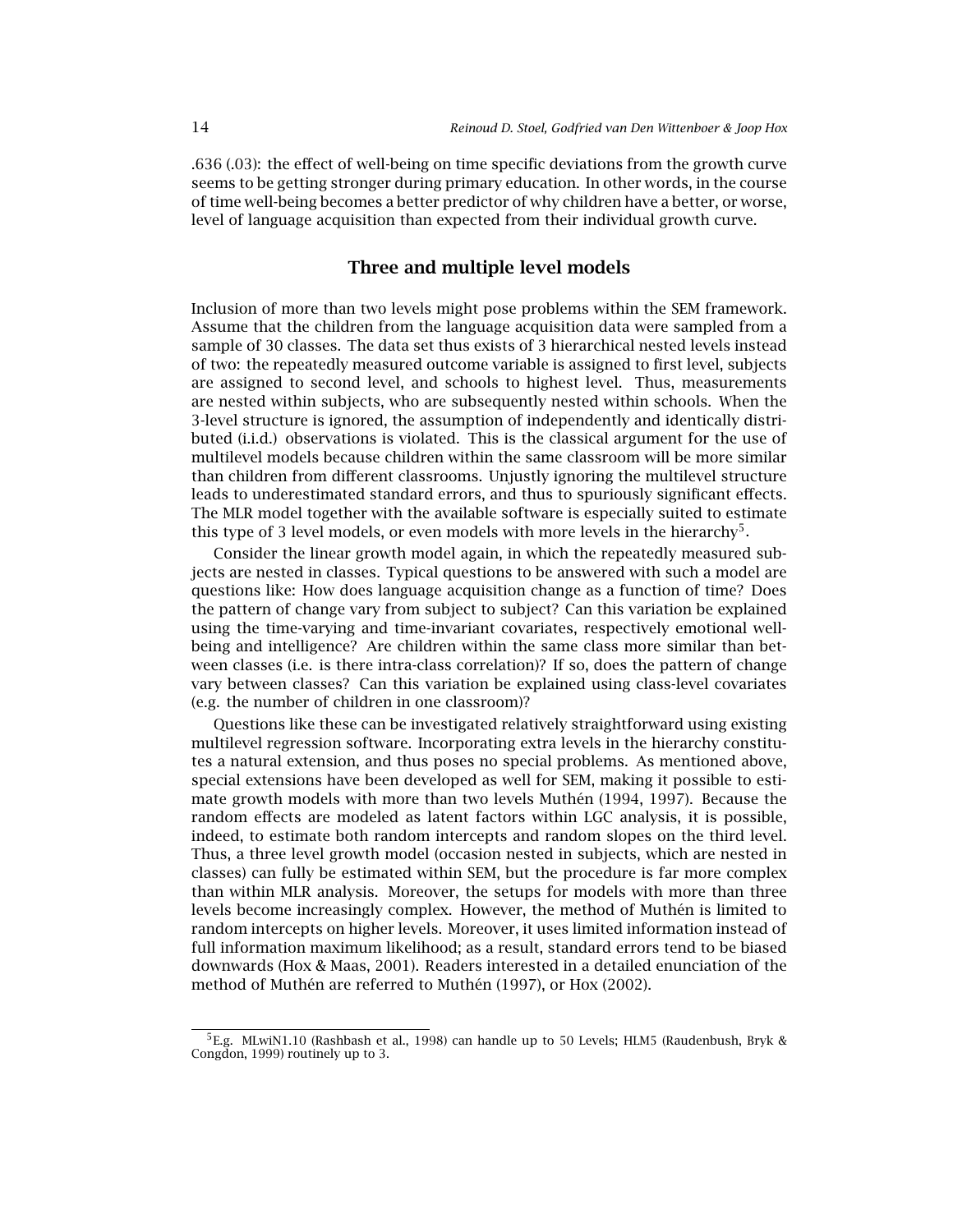# **Missing data**

One of the advantages of the MLR analysis is its ability to handle missing data (Bryk & Raudenbush, 1992; Hox, 2000; Snijders, 1996). As a univariate technique, MLR analysis does not assume "time-structured data" (Bock, 1979), so that the number of measurement occasions and its spacing need not be the same for all individuals. Thus, the absence of measurements on a subject on one or more occasion poses no special problems; and/or the subjects may be measured at different occasions. In such instances, the time variable, as a fixed independent variable, will just have different and/or a different number of scores for the subjects. In an extreme case there may be many measurement occasions, but there may be just one observation at each occasion. This can be seen as an advantage of the MLR model. As a result, MLR analysis easily models longitudinal data with a less extreme pattern of observations, such as for example panel dropout. The ability of MLR analysis to easily handle cases with missing values on the outcome variable (i.e. missing occasions) is the natural result of the fact that MLR does not assume balanced data to begin with. MLR has no special provisions for incomplete data otherwise, so it cannot deal with missing values on the covariates.

LGC analysis as such, on the contrary, assumes time-structured data (fixed occasions). Special procedures are needed if the number and spacing of the measurement occasions varies. One possibility is to estimate the growth model using all available data of all cases using full-information maximum likelihood estimation (Muthén, Kaplan & Hollis, 1987; Wothke, 2000). This approach, also called raw data ML approach, constitutes a principled way to deal with incomplete data in any part of the data matrix. In brief, the procedure sorts the observations into different missing data patterns with all patterns subsequently being analyzed in a multiple group design with appropriate constraints across the groups. Thus, the same model is estimated for all groups, and the subjects with missing data are not removed from the analysis. At least four SEM packages provide such full-information maximum likelihood estimation (Amos, Mx32—Neale, 2002, Mplus and Lisrel 8.5). Similar to MLR full-information maximum likelihood does not make the restrictive assumption of Missing Completely At Random (MCAR), but instead it is based on the less restrictive assumption that the missing values are Missing At Random (MAR; Little & Rubin, 1987). MAR assumes that the missing values can be predicted from the available data. It is not our purpose here to give a broad explanation of this procedure and of the different estimation techniques. However, the advantage of MLR analysis concerning missing observations only holds for missing observations on the dependent variable. Whenever explanatory variables are missing, the growth model as such, cannot be estimated by MLR analysis. If an explanatory variable is missing, the usual treatment within MLR analysis is to remove the subject from the analysis by listwise deletion whereas the LGC model can still be estimated using the full-information maximum likelihood approach.

# **Extensions of the structural model**

Frequently, research hypotheses are not restricted to the pattern of change in a single process, but they focus instead on simultaneously modeling the change in several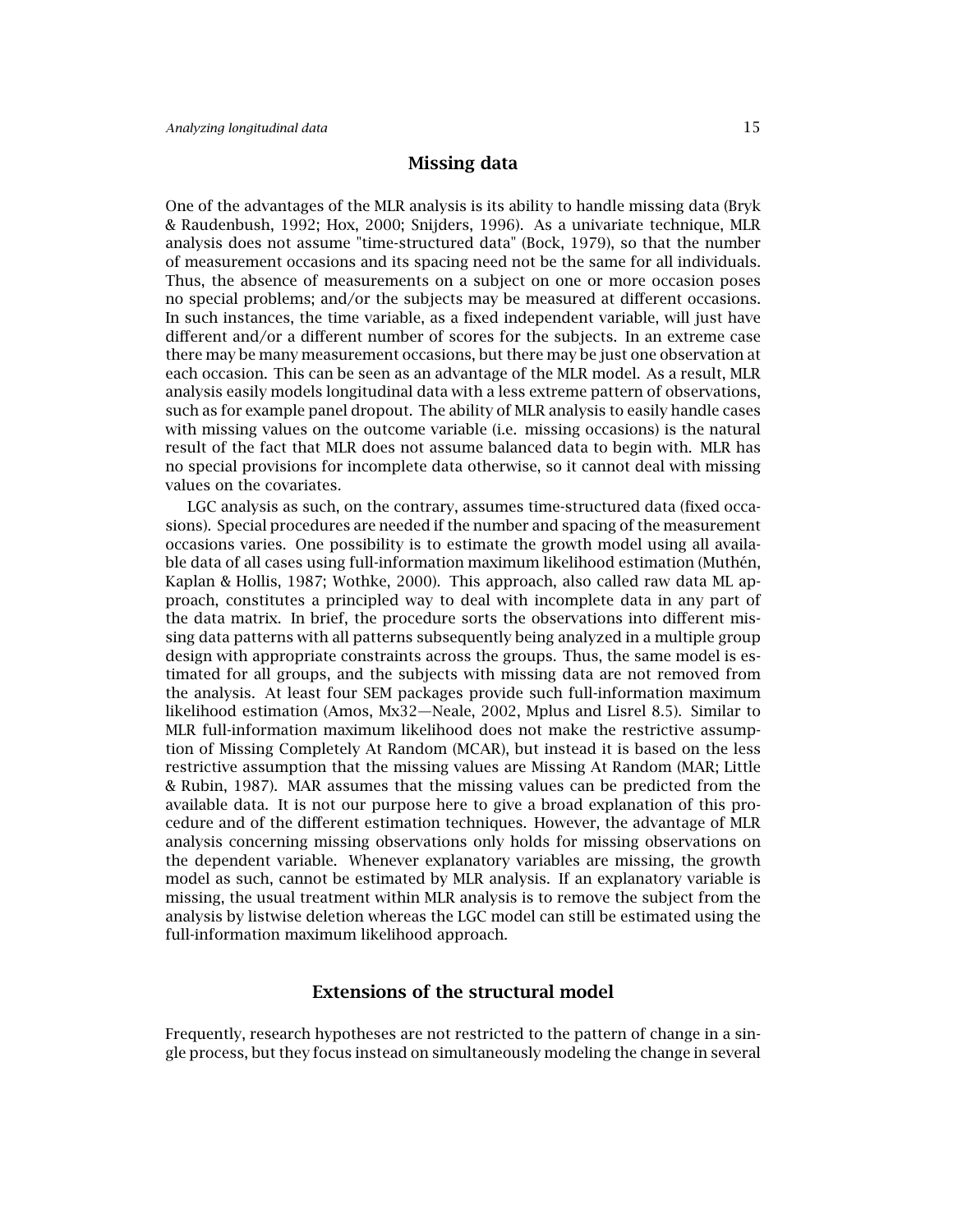outcome variables (c.f. cross-domain analysis, Willett & Sayer, 1996; MacCallum et al. 1997) or on modeling relationships between growth parameters and variables serving as outcomes of those parameters (e.g. Garst et al., 2000). In the language acquisition study, for example, the interest is in whether growth in language acquisition (of their mother tongue) in primary education, and intelligence can be used to predict the achievement of foreign language acquisition  $(w)$  at the first year of secondary education. As an illustration, Figure 3 presents the path diagram of this extended LGC model, with foreign language acquisition regressed on the growth rate and intelligence.



*Figure 3*. Graphic representation of the LGC model with the outcome variable foreign language acquisition.

A distinction between MLR analysis and LGC analysis relates to this kind of extensions of the "structural part" of the model. Compared to SEM, the multilevel approach is severely limited in modeling extensions of this kind. The current software merely allows the inclusion of measured predictors on all existing levels, and the estimation of the covariances between growth parameters in a multivariate model (e.g. MacCallum et al., 1997). Posterior Bayes estimates (see Raudenbush & Bryk, 2002) of the initial level and growth parameters can be computed, and be subsequently included as predictors in a separate multiple regression analysis<sup>6</sup>. This would, however, require the use of two software packages, but it can, nevertheless, have advantages in specific situations. SEM, on the other hand, is more flexible. It is possible to estimate all means and covariances associated with the latent growth parameters, or they can be modeled explicitly. As a consequence, SEM is better prepared

 $6$ Another option could be to estimate a multivariate model with the outcome variable(s) included. The covariance matrix of the growth parameters now includes also the outcome variable, and it can be analyzed separately within the SEM framework.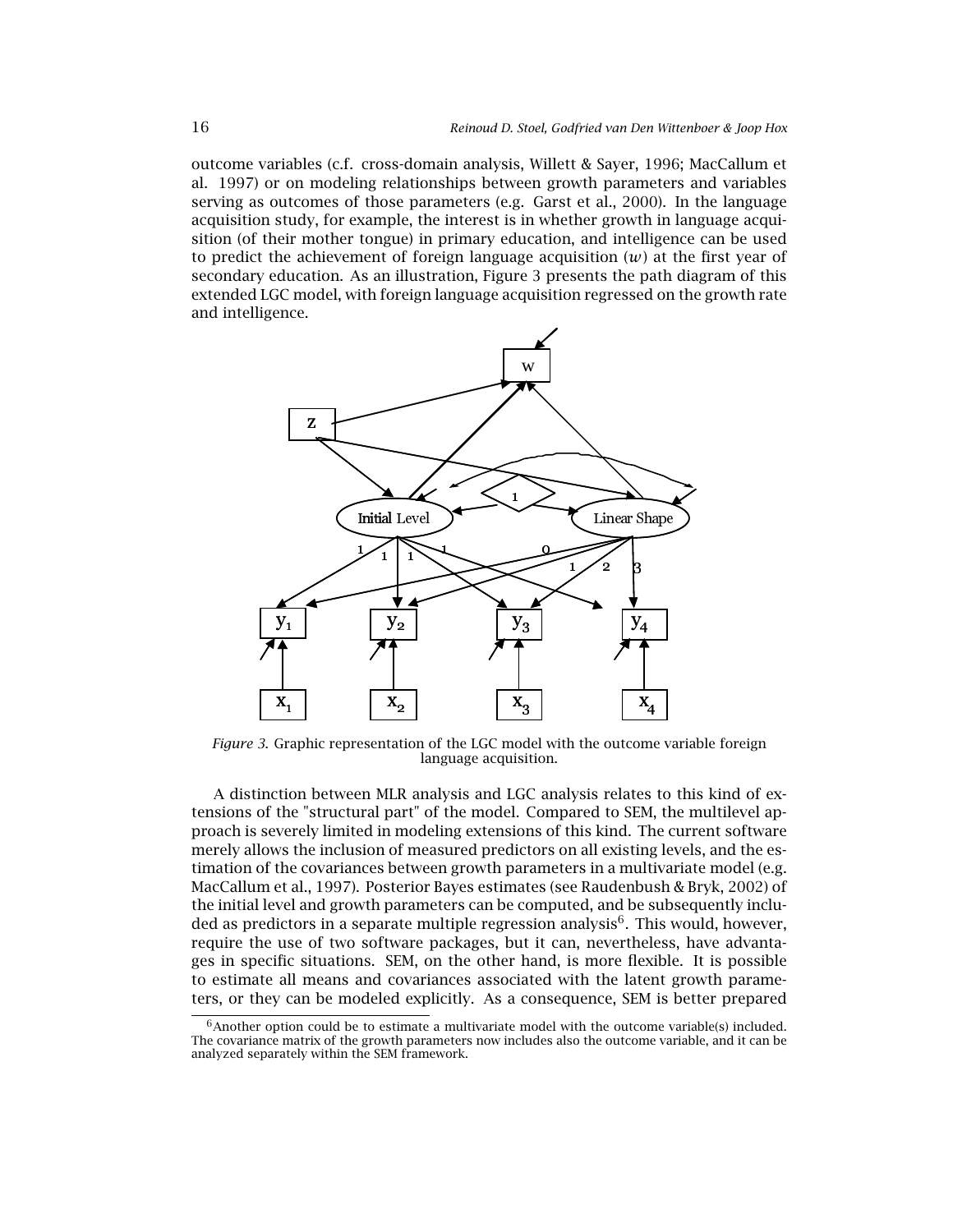to estimate (1) (directional) interrelationships among several growth processes, (2) simultaneous and joint associations of these growth processes and covariates, and (3) mediated effects of covariates (see also Willett & Sayer, 1994). In other words, the growth curve model as modeled in SEM, can be part of a larger structural model, in which, for example, the effects of the latent initial level and linear shape factor on other variables can be modeled simultaneously, as was shown in Figure 3.

To demonstrate the inclusion of such an extended growth curve model, the model in Figure 3 is estimated for the language acquisition data. The parameter estimates for the growth part of the model are similar to those presented in Table 2 and Section 2.3. The extended model provides the following fit measures:  $\chi^2(28) = 36.99$ ,  $p =$ *.*12; RMSEA = .033. The effects of respectively intelligence, the initial level, and the growth rate of language acquisition on foreign language acquisition are: .362 (.087), .385 (.068), and .783 (.070). Thus, the effect of intelligence on foreign language is significantly different from zero. In addition, both the initial level and the growth rate have an effect on foreign language acquisition in the first year of secondary education.

The model could also have been analyzed within the multilevel framework with one of the approaches mentioned above. Since just one outcome variable was used, a multiple regression analysis was performed with the measure of intelligence and the posterior Bayes estimates of the initial level and growth rate as predictor variables. The effects of the predictors on foreign language were, respectively: 1.22 (.056), .385 (.068), .781 (.071). These estimates are very similar to the estimates for the LGC model. Please note that the effect of intelligence on foreign language includes the indirect effects: 1.22 = .362 + (.385\*.398) + (.781\*.903). Measures of model fit are lacking in this approach.

### **Discussion**

In this paper, differences between the standard MLR and SEM framework regarding growth curve analysis are investigated and illustrated. Although the basic growth model has the same specification in both frameworks, it turns out that in many instances, SEM is more flexible than MLR analysis. This flexibility concerns, (1) integration of the factorial structure of the repeatedly measured variable, (2) estimating basis function coefficients to investigate nonlinear growth curves, (3) incorporating alternative structures for the level-1 residuals, (4) analyzing data with missing values on predictor variables, and (5) incorporating the growth model in a larger structural model. It is illustrated how the multivariate perspective of LGC analysis explains some of its advantages with respect to the MLR analysis. Treating the repeated measurements as different variables results in a much more flexible approach than treating them as observations of just a single variable.

On the other hand, MLR analysis is much more flexible in incorporating higher levels into the model. For cross-sectional data it is, using current software, not possible to estimate a fully equivalent multilevel model using SEM. However, this flexibility is not as pronounced for a growth curve model that consists of only three levels (measurements, subjects, schools). It is straightforward to specify and estimate such a model using the method of Muthén (1994). The flexibility, and advantages, of MLR analysis are becoming more important when a model incorporates more than three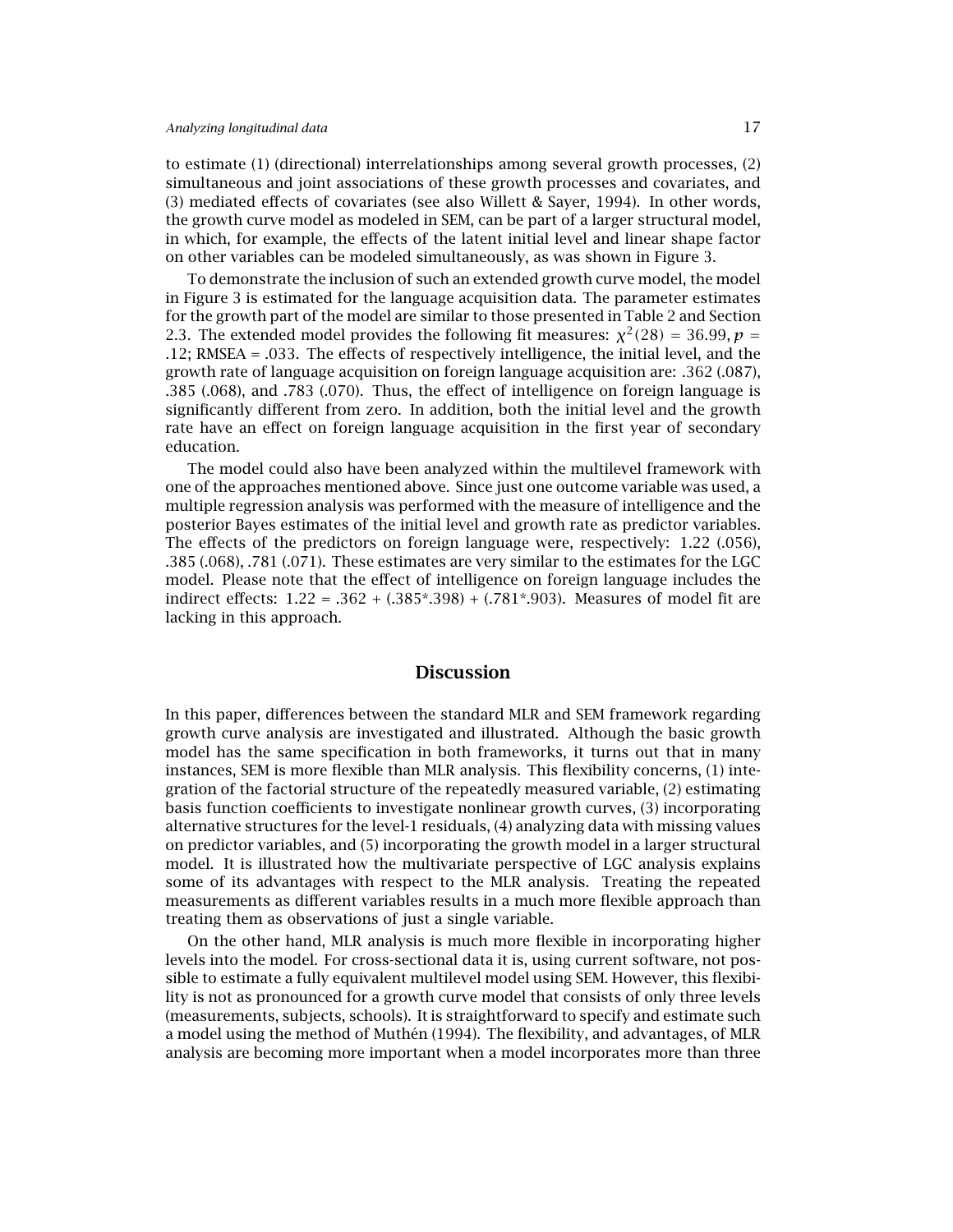levels. Another advantage of MLR analysis is that the number of measurement occasions and its spacing need not be the same for all subjects. In other words, MLR does not require time-structured data; each subject in the data set can be assessed at a different number of measurement occasions with randomly assigned temporal spacing. In this case, the explanatory variable 'time' just takes on different values for each subject.

The distinction between MLR and LGC analysis is now blurring. Advanced structural equation modeling software is now incorporating some multilevel features. The latest version of M*plus*, for example, goes a long way towards bridging the gap between the two approaches (see e.g. Muthén, 2000; Muthén & Muthén, 2001). On the other hand, MLR software is incorporating features of LGC modeling. Two MLR software packages allow linear relations between the growth parameters (HLM, and GLLAMM), and GLLAMM allows the estimation of factor loadings. In addition, S-PLUS, HLM, and PRELIS as part of the LISREL 8.53 program offer a variety of residual covariance structures for MLR models. We believe that this tendency will continue, and that eventually the two approaches to growth curve modeling will merge into one another. However, until that time this paper may help to facilitate the choice between multilevel regression analysis and latent growth curve modeling for answering substantive questions.

# **References**

Arbuckle, J.L. (1999). *Amos 4,* [Computer software]. Chicago: Smallwaters Corp.

- Bandalos, D.L. (2002). The effects of item parceling on goodness-of-fit and parameter estimate bias. *Structural Equation Modeling, 9,* 78-102.
- Bock, R. D. (1979). Univariate and multivariate analysis of variance of time-structured data. In J. R. &. B. P. B. Nesselroade (Eds.), *Longitudinal research in the study of behavior and development* (pp. 199-231). New York: Academic Press.

Bollen, K. A. (1989). *Structural equations with latent variables*. New York: Wiley.

- Browne, W. J., & Rasbash, J. (2002). Multilevel Modelling. A. Bryman, & M. Hardy (Eds.), *To appear in: Handbook of Data Analysis.*
- Bryk, A. S., & Raudenbush S.W. (1987). Application of hierarchical linear models to assessing change. *Psychological Bulletin, 101,* 147-158.
- Bryk, A. S., & Raudenbush S.W. (1992). *Hierarchical Linear Models in Social and Behavioral Research: Applications and Data Analysis Methods.* Newbury Park, CA: Sage .
- Bryk, A. S., & Raudenbush S.W. & Congdon, R. (1999).*HLM5: Hierarchical Linear and Nonlinear Modeling,* [Computer Software]. Chicago: Scientific Software.
- Byrne, B. M., Shavelson, R. J., & Muthén, B. (1989). Testing for the equivalence of factor covariance and meanstructures: the issue of partial measurement invariance. *Psychological Bulletin, 105,* 456-466.
- Chan, D., Ramey, S., Ramey, C., & Schmitt, N. (2000). Modeling intraindividual changes in children's social skills at home and at school: a multivariate latent growth approach to understanding between-settings differences in children's social skill development. *Multivariate Behavioral Research, 35,* 365-396.
- Chou, C. P., Bentler, P. M., & Pentz, M. A. (1998). Comparison of two statistical approaches to study growth curves. *Structural Equation Modeling, 5,* 247-266.
- De Leeuw, J., & Kreft, I. G. G. (1986). Random Coefficient Models for Multilevel Analysis. *Journal of Educational Statistics, 11,* 57-86.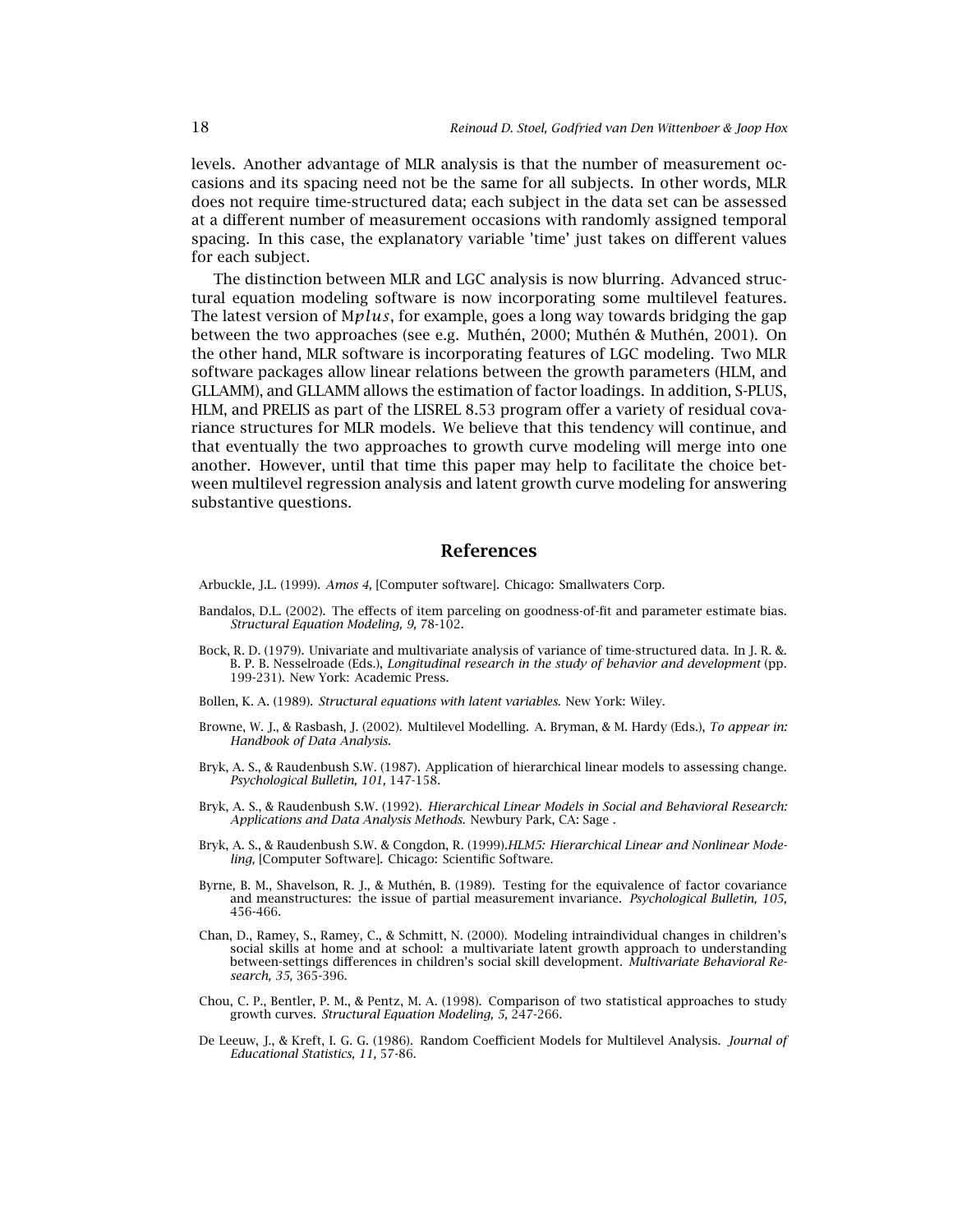Duncan, T. E., Duncan, S. C., Strycker, L. A., Li, F., & Alpert, A. (1999). *An introduction to latent growth curve modeling: Concepts, issues, and applications.* Mahwah, NJ: Lawrence Erlbaum Associates.

Eliason, S. R. (1993). *Maximum Likelihood Estimation: logic and practice.* Thousand oaks, CA: Sage.

- Garst, H. (2000). *Longitudinal research using structural equation modeling applied in studies of determinants of psychological well-being and personal initiative in East Germany after the unification*. Unpublished doctoral dissertation, University of Amsterdam.
- Garst, H., Frese, M., & Molenaar, P. C. M. (2000). The temporal factor of change in stressor-strain relationships: A growth curve model on a longitudinal study in East Germany. *Journal of Applied Psychology, 85,* 417-438.
- Goldstein, H. (1986). Multilevel mixed linear model analysis using iterative generalised least squares. *Biometrika, 73,* 43-56.

Goldstein, H. (1987). *Multilevel Models in Educational and Social Research.* London, GB: Griffin.

- Goldstein, H. (1995). *Multilevel statistical models.* London: Edward Arnold.
- Hancock, G. R., Kuo, W. L., & Lawrence, F. R. (2001). An illustration of second-order latent growth models. *Structural Equation Modeling, 8,* 470-489.
- Hox, J. J. (2000). Multilevel analysis of grouped and longitudinal data. In T. D. Little, K. U. Schnabel, & J. Baumert (Eds.), *Modeling longitudinal and multilevel data* (pp. 15-32). Mahwah: Lawrence Erlbaum.
- Hox, J.J. (2002). *Multilevel anaysis: Techniques and applications*. Mahwah: Lawrence Erlbaum.
- Hox, J. J., & Maas, C. J. M. (2001). The accuracy of multilevel structural equation modeling with pseudobalanced groups and small samples. *Structural Equation Modeling, 8,* 157-174.
- Jöreskog, K. G., & Sörbom, D. (2002). *LISREL 8.52,* [Computer Software]. Chicago: Scientific Software.
- Kenny, D. A., & Campbell, D. T. (1989). On the measurement of stability in over-time data. *Journal of Personality, 57,* 445-481.

Laird, N. M., & Ware, J. H. (1982). Random effects models for longitudinal data. *Biometrics, 38,* 963-974.

- Li, F., Duncan, T. E., Duncan, S. C., McAuley, E., Chaumeton, N. R., & Harmer, P. (2001). Enhancing the psychological well-being of elderly individuals through Tai Chi exercise: A latent growth curve analysis. *Structural Equation Modeling, 8,* 53-83.
- Li, F., Duncan, T.E., Harmer, P., Acock, A. & Stoolmiller, M. (1998). Analyzing measurement models of latent variables through multilevel confirmatory factor analysis and hierarchical modeling approaches. *Structural Equation Modeling, 5,* 294-306.
- Littell, Milliken, Stroup and Wolfinger (1996) *SAS System for Mixed Models.* Cary, NC: SAS Institute.
- Little, R. J. A., & Rubin, D. B. (1987). *Statistical analysis with missing data.* New York: Wiley.
- Little, T. D., Schnabel, K. U., & Baumert, J. (Eds.). (2000). *Modeling longitudinal and multilevel data: practical issues, applied approaches, and specific examples.* Mahwah: Lawrence Erlbaum.

Loehlin, J. C. (1987). *Latent Variable Models.* Baltimore: Lawrence Erlbaum.

Longford, N. T. (1987). A fast scoring algorithm for maximum likelihood estimation in unbalanced mixed models with nested effects. *Biometrika, 74,* 817-827.

Longford, N. T. (1993). *Random coefficients models.* Oxford, UK: Clarendon.

- MacCallum, R. C., Kim, C. (2000). Modeling multivariate change. In T. D. Little, K. U. Schnabel, & J. Baumert (Eds.), *Modeling longitudinal and multilevel data* (pp. 51-68). Mahwah: Lawrence Erlbaum.
- MacCallum, R. C., Kim, C., Malarkey, W. B., & Kiecolt-Glaser, J. K. (1997). Studying multivariate change using multilevel models and latent growth curve models. *Multivariate Behavioral Research, 32,* 215-253.
- McArdle, J. J. (1986). Latent variable growth within behavior genetic models. *Behavior Genetics, 16(1),* 163-200.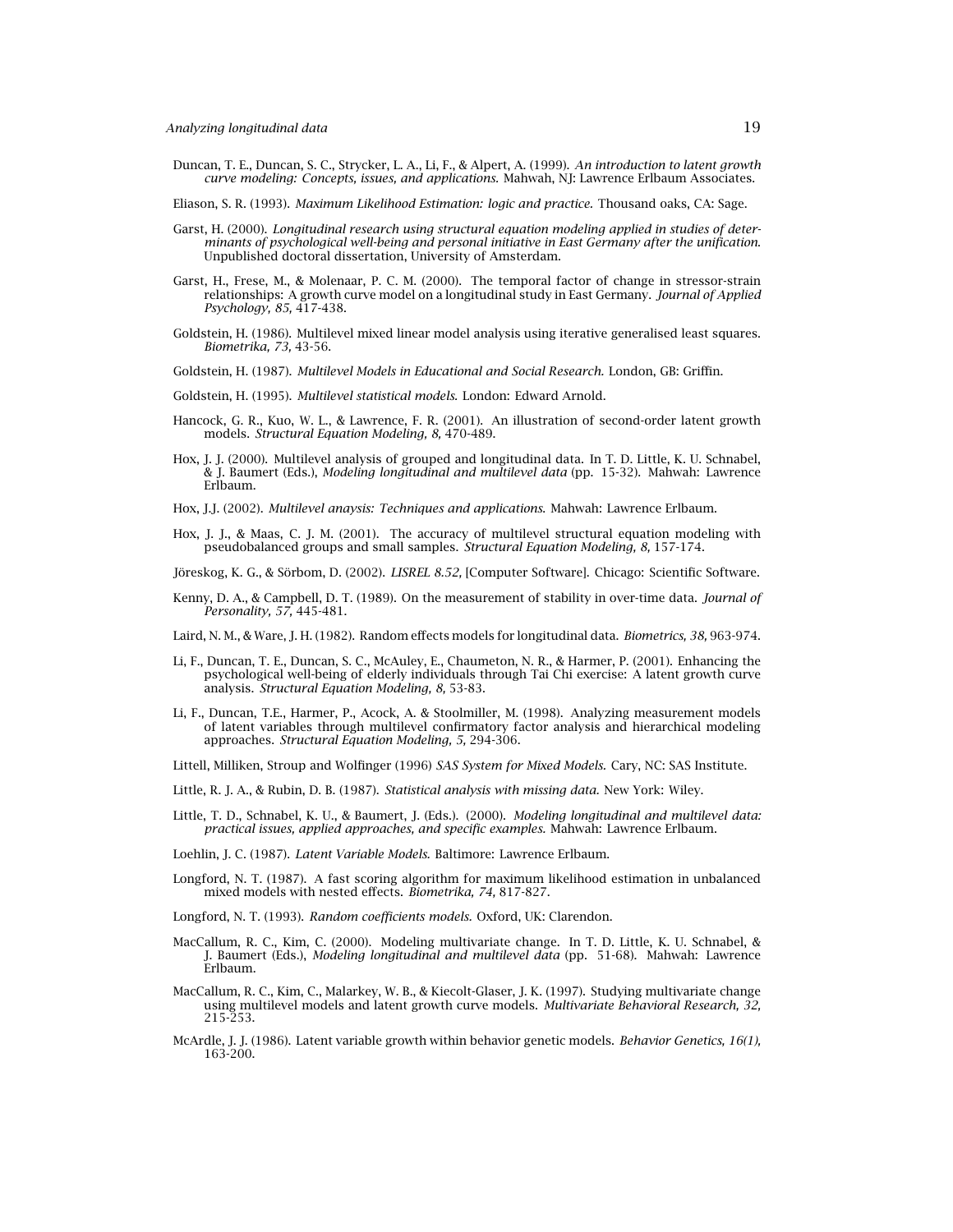- McArdle, J. J. (1988). Dynamic but structural equation modeling of repeated measures data. In R. B. Cattel, & J. Nesselroade (Eds.), *Handbook of multivariate experimental psychology* (2nd ed., pp. 561-614). New York: Plenum Press.
- Meredith, W. M., & Tisak, J. (1990). Latent curve analysis. *Psychometrika, 55,* 107-122.
- Mooney, C. Z. & Duval, R. D. (1993). *Bootstrapping: A nonparametric approach to statistical inference.* Newbury Park, CA: Sage.
- Muthén, B. (1994). Multilevel covariance structure analysis. *Sociological Methods & Research, 22,* 376-398.
- Muthén, B. (1997). Latent variable modeling of longitudinal and multilevel data. In A. Raftery (eds.), *Sociological Methodology* (pp. 453-480). Boston: Blackwell Publishers.
- Muthén, B. (2000). Methodological issues in random coefficient growth modeling using a latent variable framework: Applications to the development of heavy drinking. In J. Rose, L. Chassin, C. Presson & J. Sherman (eds.), *Multivariate Applications in Substance use Research* (pp. 113-140). Hillsdale, N.J.: Erlbaum.
- Muthén, B., Kaplan, D., & Hollis, M. (1987). On structural equation modeling with data that are not missing completely at random. *Psychometrika, 52,* 431-462.
- Muthén, B., & Khoo, S. (1998). Longitudinal studies of achievement growth using latent variable modeling. *Learning and Individual Differences, 10,* 73-102.
- Muthén, L. K. & Muthén, B.O. (1998). *Mplus 1.04* [Computer software]. Los Angeles: Muthén & Muthén.
- Muthén, L.K., & Muthén, B.O. (2001). *Mplus: the comprehensive modeling program for applied researchers : user's guide.* Los Angeles: Muthén & Muthén.
- Neale, M.C. (2002). *MX32,* [Computer software]. Richmond: Department of Psychiatry.
- Oort, F. J. (2001). Three-mode models for multivariate longitudinal data. *British Journal of Mathematical and Statistical Psychology, 54,* 49-78.
- Plewis, I. (1996). Statistical methods for understanding cognitive growth: a review, a synthesis and an application. *British Journal of Mathematical and Statistical Psychology, 49,* 25-42.
- Plewis, I. (2000). Evaluating Educational Interventions Using Multilevel Growth Curves: The Case of Reading Recovery. *Educational Research and Evaluation, 6,* 83-101.
- Rabe-Hesketh, S., Pickles, A. and Skrondal, A. (2001). *GLLAMM Manual.* Technical Report 2001, Department of Biostatistics and Computing, Institute of Psychiatry, King's College, London.
- Rao, C. R. (1958). Some statistical methods for comparison of growth curves. *Biometrics, 14,* 1-17.
- Rasbash, J., Browne, W., Healy, M., Cameron, B. & Charlton, C. (2000). *MLwiN1.10* [Computer software]. London: Multilevel Models Project Institute of Education.
- Raudenbush S.W., & Bryk, A. S. (2002). *Hierarchical Linear Models: Applications and Data Analysis Methods. Second Edition.* Thousand Oaks, CA: Sage.
- Raudenbush S.W., & Chan, W. S. (1992). Growth curve analysis in accelerated longitudinal designs. *Journal of Research in Crime and Delinquency, 29,* 387-411.
- Raudenbush S.W., & Chan, W. S. (1993). Application of a hierarchical linear model to the study of adolescent deviance in an overlapping cohort design. *Journal of Consulting and Clinical Psychology, 6,* 941-951.
- Raudenbush S.W., Rowan B., & Kang S.J. (1991). A Multilevel, Multivariate Model for Studying School Climate with Estimation via the EM Algorithm and Application to U.S. High-School Data. *Journal of Educational Statistics , 16,* 295-330.
- Rovine, M. J., & Molenaar, P. C. M. (1998). A nonstandard method for estimating a linear growth model in LISREL. *International Journal of Behavioral Development, 22,* 453-473.
- Rovine, M. J., & Molenaar, P. C. M. (2000). A structural modeling approach to a multilevel random coefficients model. *Multivariate Behavioral Research, 35,* 51-88.